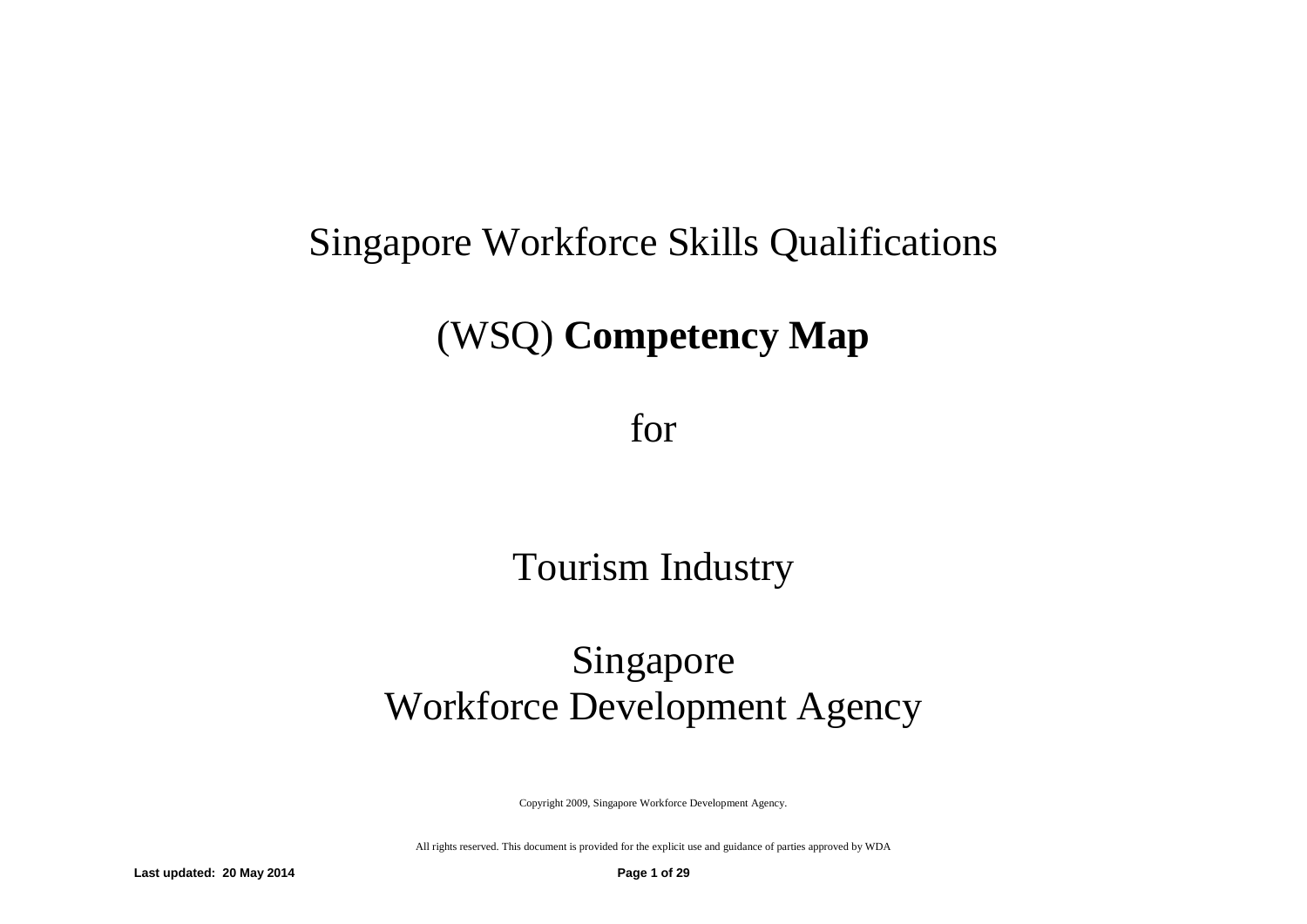as information resource only. Any other use of this document or parts thereof, including reproduction, publication, distribution, transmission, re-transmission or public showing, or storage in a retrieval system in any form, electronic or otherwise, for purposes other than that expressly stated above without the express permission of WDA is strictly prohibited.

## Contents

|    |                                                                                         | Page |
|----|-----------------------------------------------------------------------------------------|------|
| 1. | Hotel & Accommodation Services Competency map                                           | 4    |
| 2. | <b>Attractions Competency Map</b>                                                       | 10   |
| 3  | Tour & Travel Services Competency Map                                                   | 16   |
| 4. | Meetings, Incentives, Conventions, Exhibitions (MICE) & Events<br><b>Competency Map</b> | 20   |
| 5. | Spa Services Competency Map                                                             | 23   |
| 6. | Diploma in Tourism Competency Map                                                       | 27   |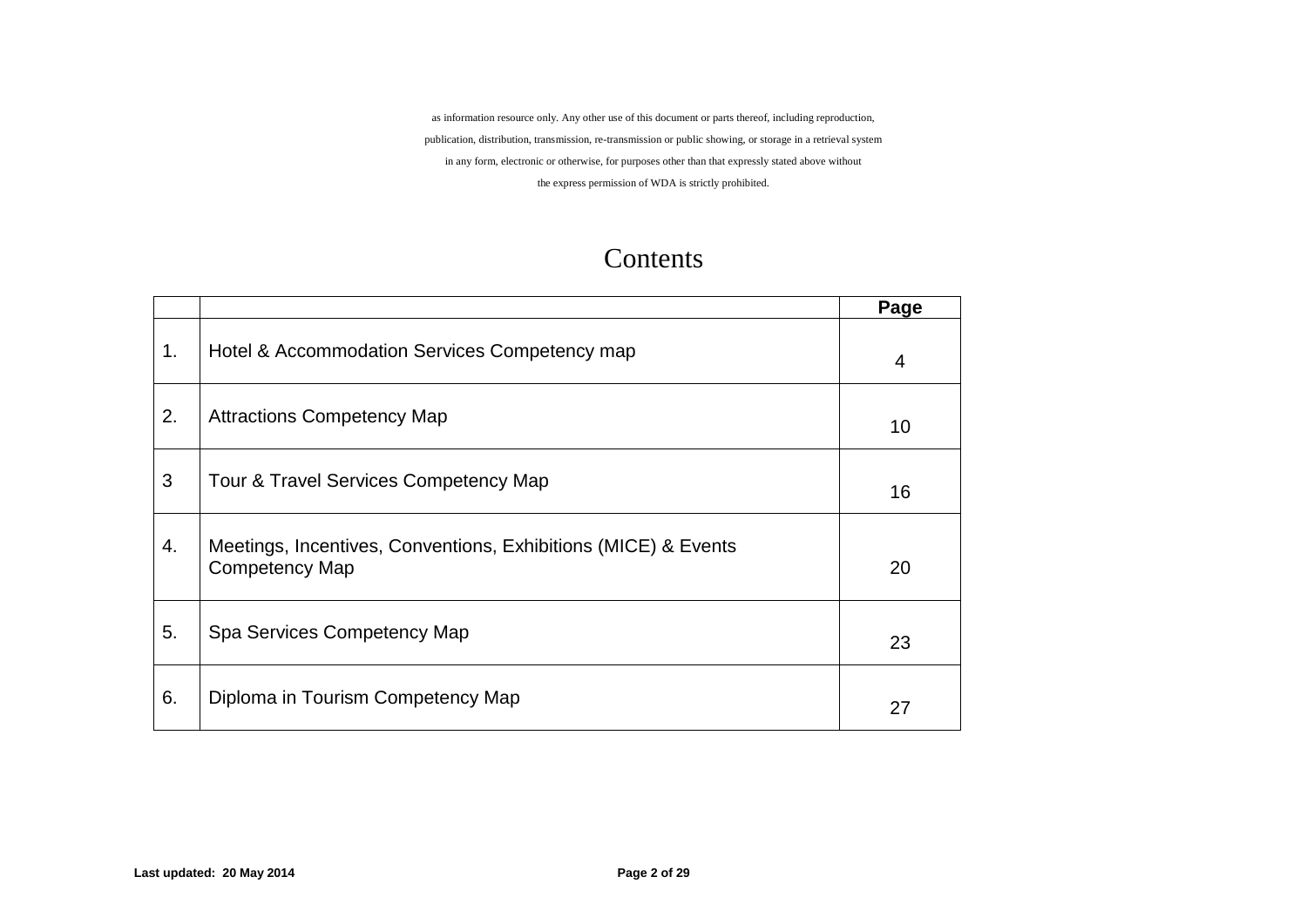## *TOURISM INDUSTRY: QUALIFICATION LEVELS AND TITLES*

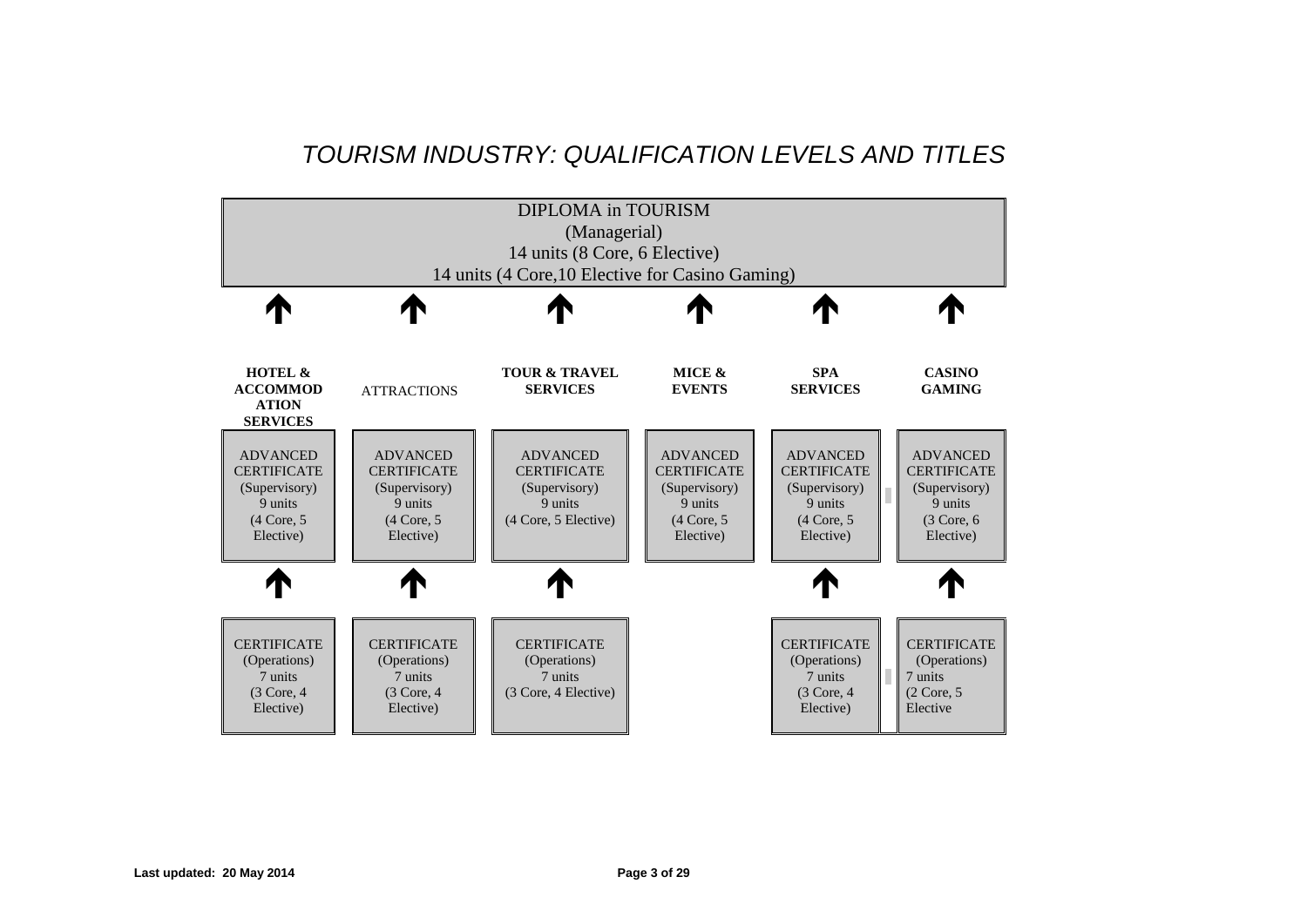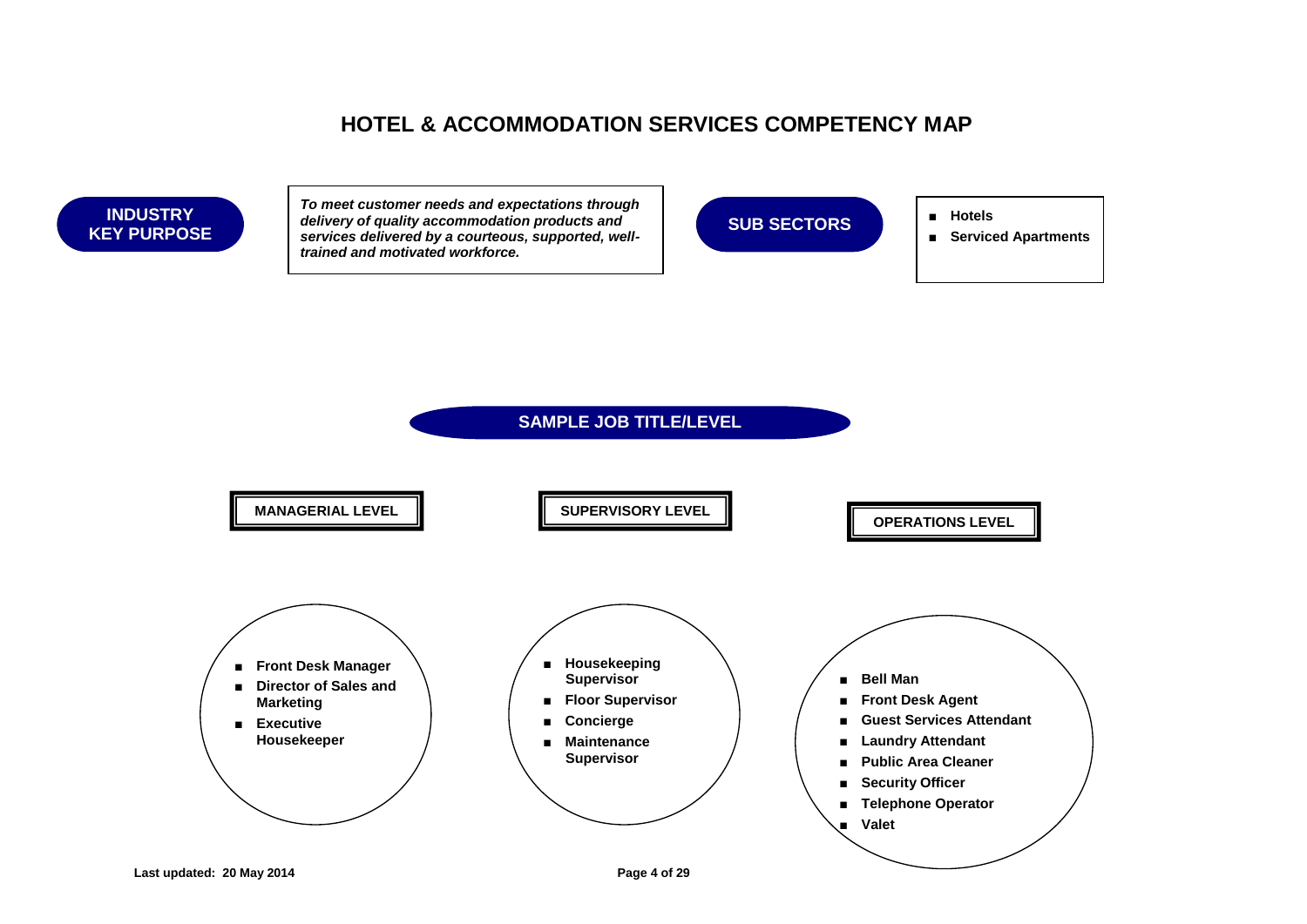## **CERTIFICATE IN HOTEL & ACCOMMODATION SERVICES – 7 UNITS**

 **Assumed Skills and Knowledge**

**Learners are expected to demonstrate competency at level 4 ES WSQ WPLN**

### **3 Core Units**

- **1. Interact with Guests \* (16 hrs) [2]**
- **2. Work Safely (12 hrs) [1]**
- **3. Provide Safety and Security for Guests (12 hrs) [1]**

\* Interact with Guests - is crossed recognised with Provide GEMs Service

**Choose 4 Elective Units**

#### **Sales and Marketing**

- 1. Promote Tourism (16 hrs) [2]
- 2. Maintain Displays (16 hrs) [2]
- 3. Sell Products and Services (16 hrs) [2]

#### **Risk Management**

- 1. Provide On-site Security (32 hrs) [3]
- 2. Demonstrate First Aid/Cardio-Pulmonary Resuscitation (CPR) Skills (24 hrs) [3]

#### **Food Service**

1. Provide Room Services (24 hrs) [3]

#### **Site and Equipment Management**

- 1. Maintain Site/Outlet Components (20 hrs) [2]
- 2. Maintain Equipment (40 hrs) [4]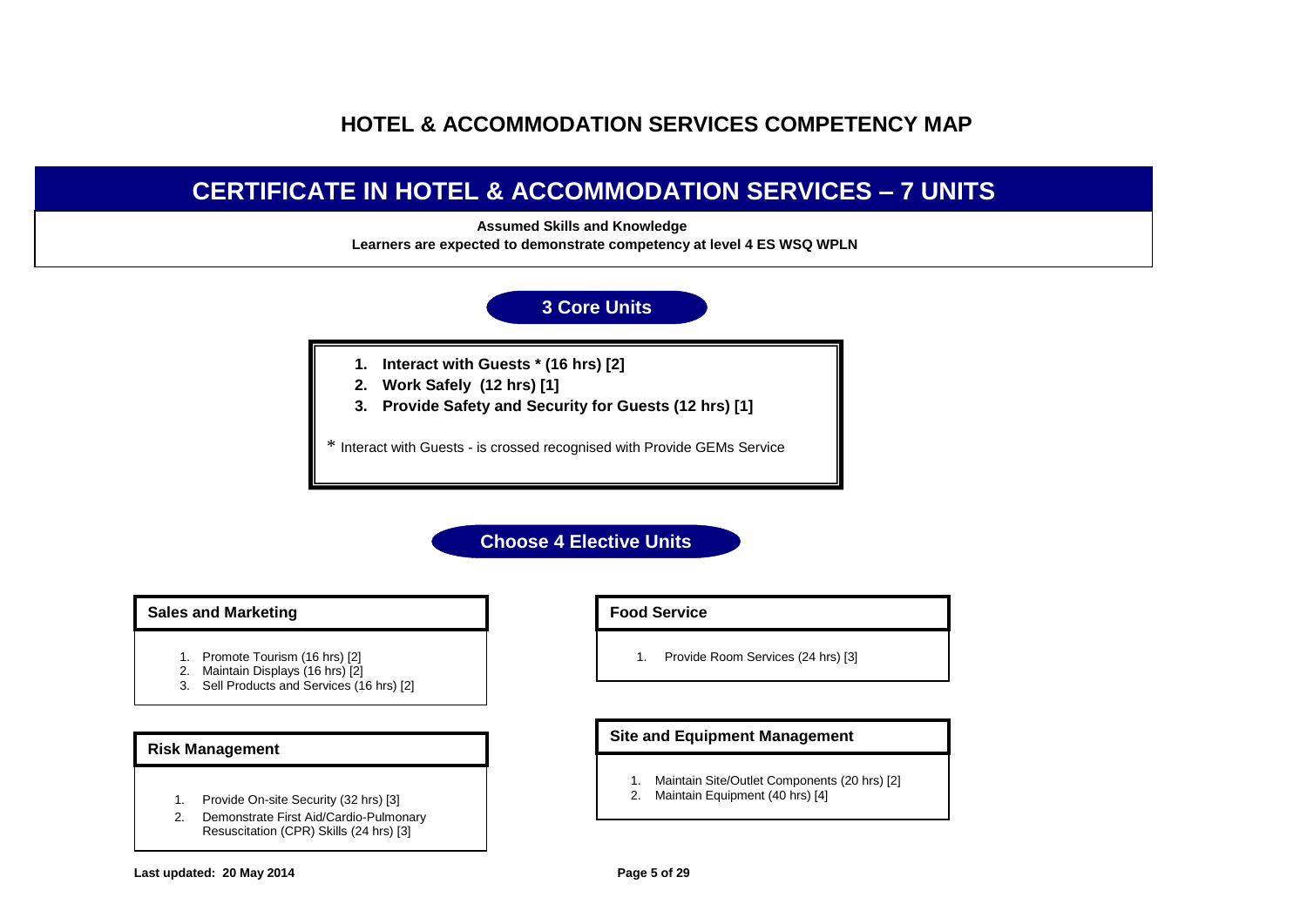## **CERTIFICATE IN HOTEL & ACCOMMODATION SERVICES Cont'd – 4 UNITS**



#### **Service Excellence**

1. Implement Operations for Service Excellence (16 hrs) [2]

| <b>Housekeeping Operations</b> |                                                                         |  |  |  |  |
|--------------------------------|-------------------------------------------------------------------------|--|--|--|--|
|                                |                                                                         |  |  |  |  |
|                                | 1. Service Guest Rooms (40 hrs) [4]                                     |  |  |  |  |
| 2.                             | Service Resident Apartments (40 hrs) [4]                                |  |  |  |  |
| 3.                             | Service Balconies/Patios, Kitchens/Yard Areas<br>$(24 \text{ hrs})$ [3] |  |  |  |  |
|                                | 4. Carry Out Thorough Cleaning (24 hrs) [3]                             |  |  |  |  |
|                                | 5. Service Public Toilets. Showers and Change<br>Rooms (24 hrs) [3]     |  |  |  |  |
| ჩ —                            | Service Other Public Areas and Back of House<br>$(16 \text{ hrs})$ [2]  |  |  |  |  |
|                                | 7. Carry Out Thorough Cleaning of Public Areas<br>$(24$ hrs $)$ [3]     |  |  |  |  |
|                                | 8. Maintain Service in Linen and Uniform Room<br>$(15 \text{ hrs})$ [2] |  |  |  |  |
|                                | 9. Provide Laundry Room Services (15 hrs) [2]                           |  |  |  |  |
|                                | 10. Provide Laundry Valet Services (40 hrs) [4]                         |  |  |  |  |
|                                |                                                                         |  |  |  |  |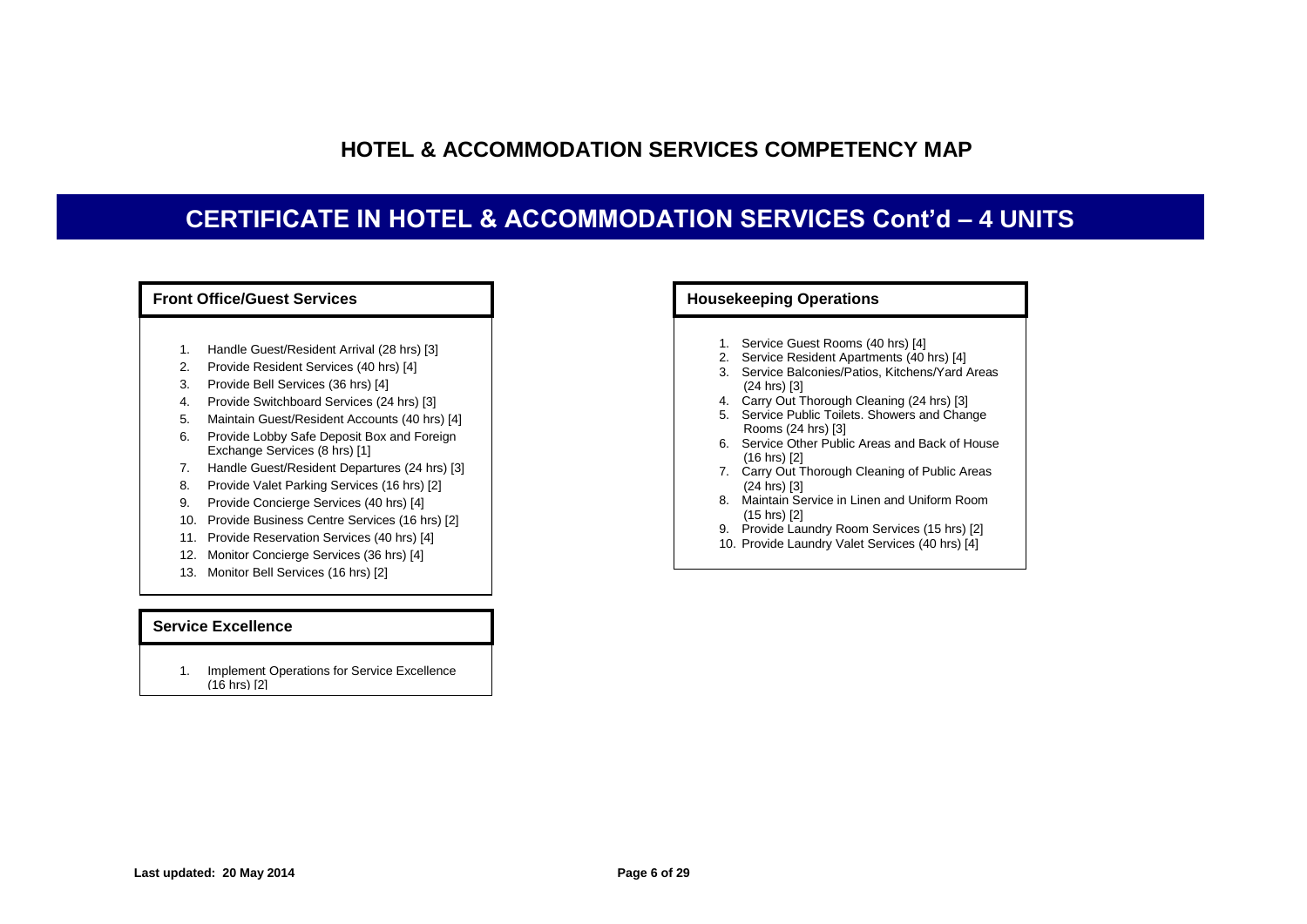## **ADVANCED CERTIFICATE IN HOTEL & ACCOMMODATION SERVICES – 9 UNITS**

**Assumed Skills and Knowledge**

**Competency in Hotel & Accommodation Services Certificate level knowledge and skills and/or two (2) years work experience at the operations level in the Tourism sector and/or level 6 for ES WSQ WPLN**

**To receive the Hotel & Accommodation Services Advanced Certificate, an individual must complete 9 units and attain at least 21 credits of which 80% of the total credit values must be from Tourism Units, source code TH-xxx-xxxx-x**

### **4 Core Units**

- **1. Conduct Orientation and Training (32 hours) [3]**
- **2. Supervise Staff (40 hrs) [4]**
- **3. Monitor Income and Expenses (24 hrs) [3]**
- **4. Implement Loss Prevention (10 hrs) [1]**

### **Choose 5 Elective Units**

#### **Sales and Marketing**

- 1. Implement Marketing Strategies (40 hrs) [4]
- 2. Implement Media Activities (20 hrs) [2]<br>3. Develop Sales Proposal (40 hrs) [4]
- 3. Develop Sales Proposal (40 hrs) [4]<br>4. Sell Banquets/Catering Events (40 hr
- 4. Sell Banquets/Catering Events (40 hrs) [4]
- 5. Develop Product Knowledge (10 hrs) [1]
- 6. Monitor Customer Service Standards (30 hrs) [3]
- 7. Write Proposal (20 hrs) [2]

#### **Food Service**

1. Supervise Room Service (24 hrs) [3]

#### **Risk Management**

1. Implement Risk Management Plans (24 hrs) [3]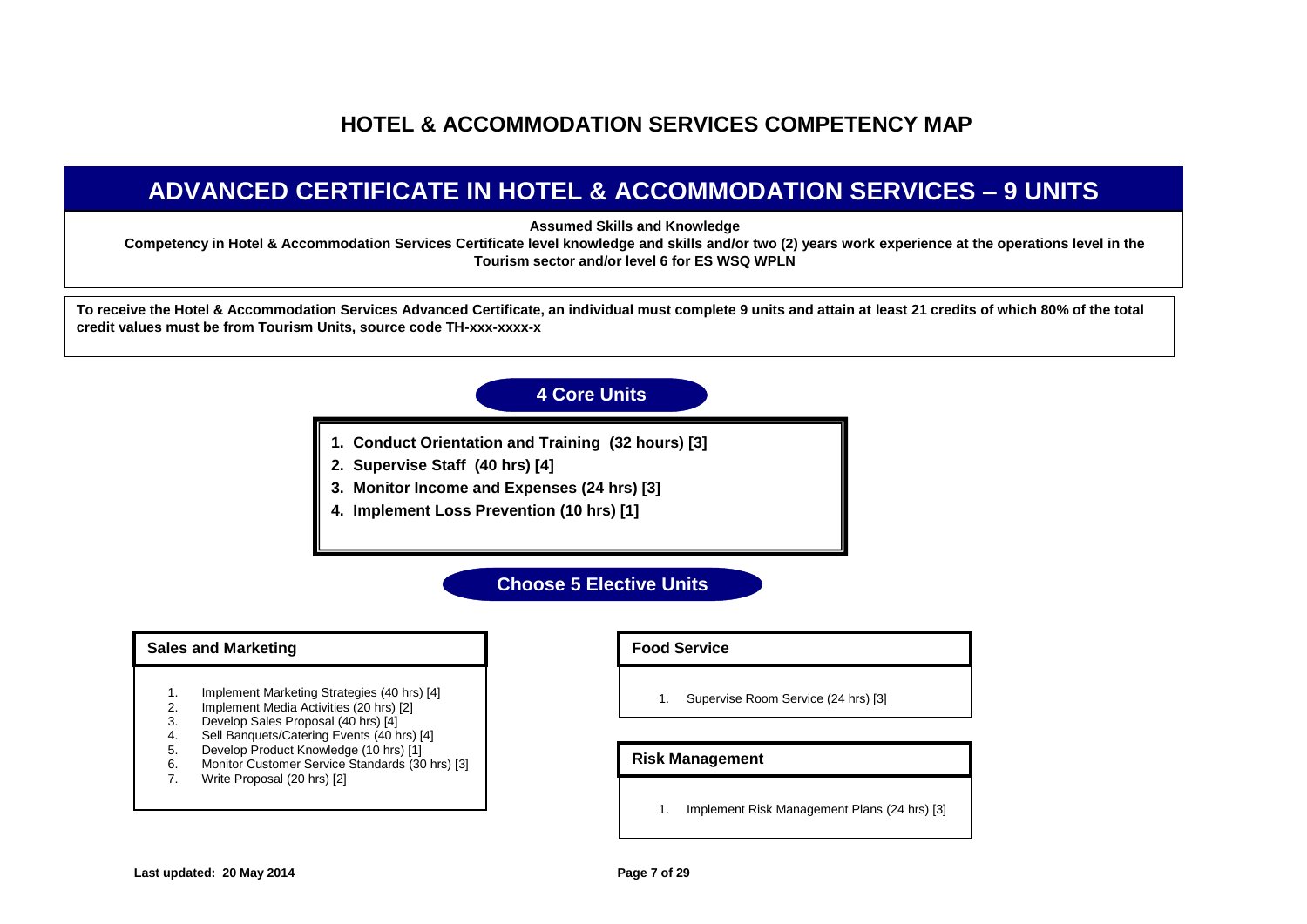## **ADVANCED CERTIFICATE IN HOTEL & ACCOMMODATION SERVICES Cont'd – 5 UNITS**



#### **Service Excellence**

**(Trainee can complete up to 1 unit from this category leading to 2 credits)**

- 1. Manage Service Performance (16 hrs) [2]
- 2. Coach for Service Performance (16 hrs) [2]
- 3. Manage Operations for Service Excellence (16 hrs) [2]
- 4. Establish Relationships for Customer Confidence (16 hrs) [2]

#### **Business/Finance**

1. Maintain Inventories (16 hrs) [2]

#### **Housekeeping Operations**

- 1. Co-ordinate Housekeeping Operations (20 hrs) [2]
- 2. Supervise Housekeeping Operations (32 hrs) [3]
- 3. Supervise Public Area Cleaning and Servicing (32 hrs) [3]
- 4. Supervise Linen/Uniform Room Operations (32 hrs) [3]
- 5. Supervise Laundry Valet Services (48 hrs) [5]

#### **Site and Equipment Management**

1. Implement Site/Outlet and Equipment Maintenance Plans (32 hrs) [3]

#### **MICE & Events Operations**

- 1. Co-ordinate Site Layout and Look (25 hrs) [3]
- 2. Co-ordinate Entertainment and Food & Beverage Services (40 hrs) [4]
- 3. Co-ordinate Site Services (40 hrs) [4]
- 4. Co-ordinate Support Services (32 hrs) [3]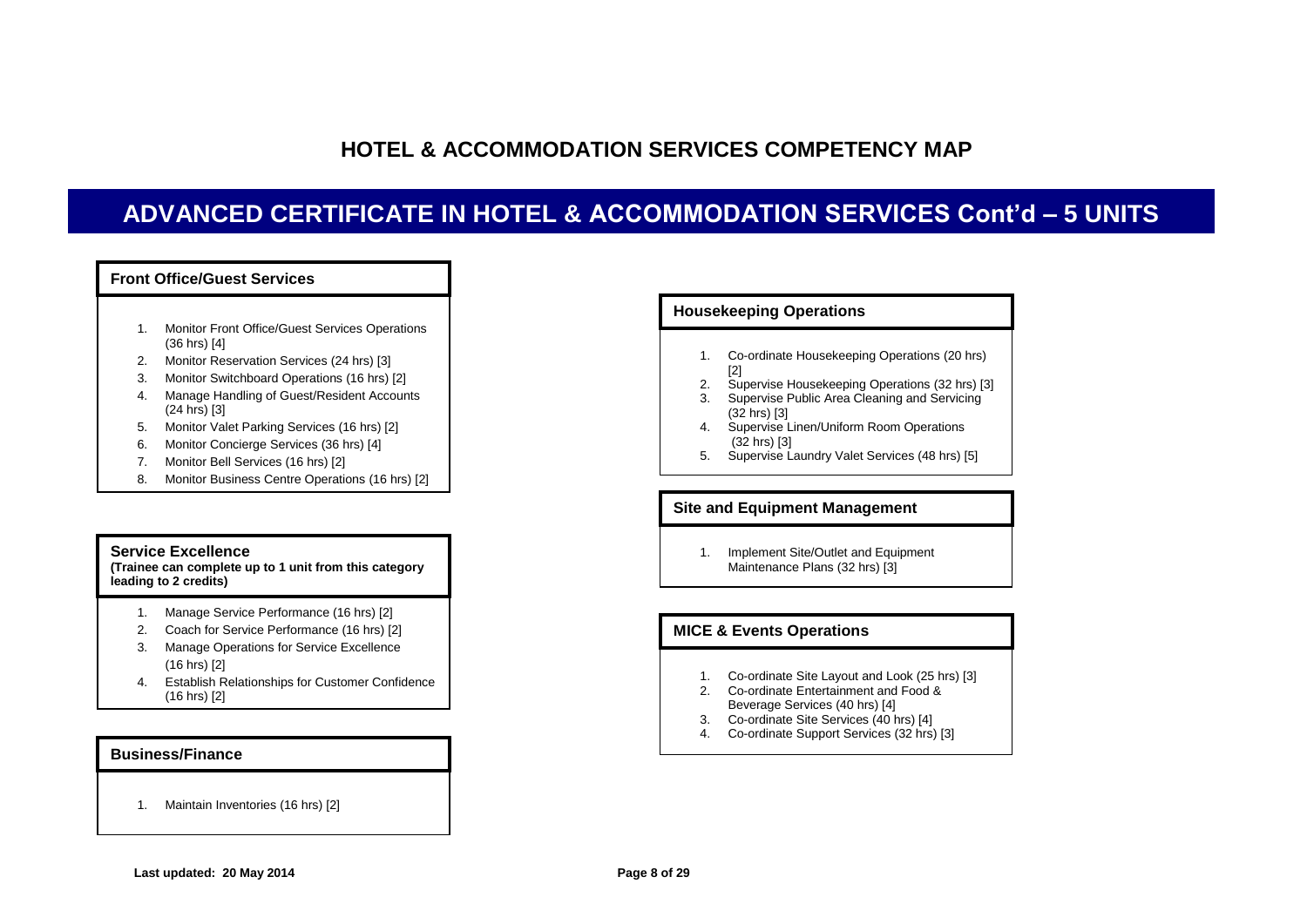## **ADVANCED CERTIFICATE IN HOTEL & ACCOMMODATION SERVICES Cont'd – 5 UNITS**

#### **Communications Finance**

- 1. Identify and Establish Internal and External Stakeholder Relationships (10 hrs) [1]]
- 2. Write Reports (20 hrs) [2]

#### **Accounting**

1. Analysis Financial Statements (40 hrs) [4]

#### **Project Management**

- 1. Apply Project Cost Management Techniques (20 hrs) [2]
- 2. Apply Project Quality Control Procedures (20 hrs) [2]

#### **Drive Change**

1. Implement Changes (30 hrs) [3]

- 1. Prepare Budget for the Business Unit (30 hrs) [3]
- 2. Prepare Cash Flow Report for the Business Unit (20 hrs) [2]]
- 3. Conduct Financial Analysis Calculations for the Business Unit (20 hrs) [2]

#### **Innovation Management**

1. Contribute to Innovation process within Own Scope of Work on Business Units (30 hrs) [3]

#### **Personal Effectiveness**

1. Develop Self (40 hrs) [4]

#### **Develop People**

1. Encourage People (30 hrs) [3]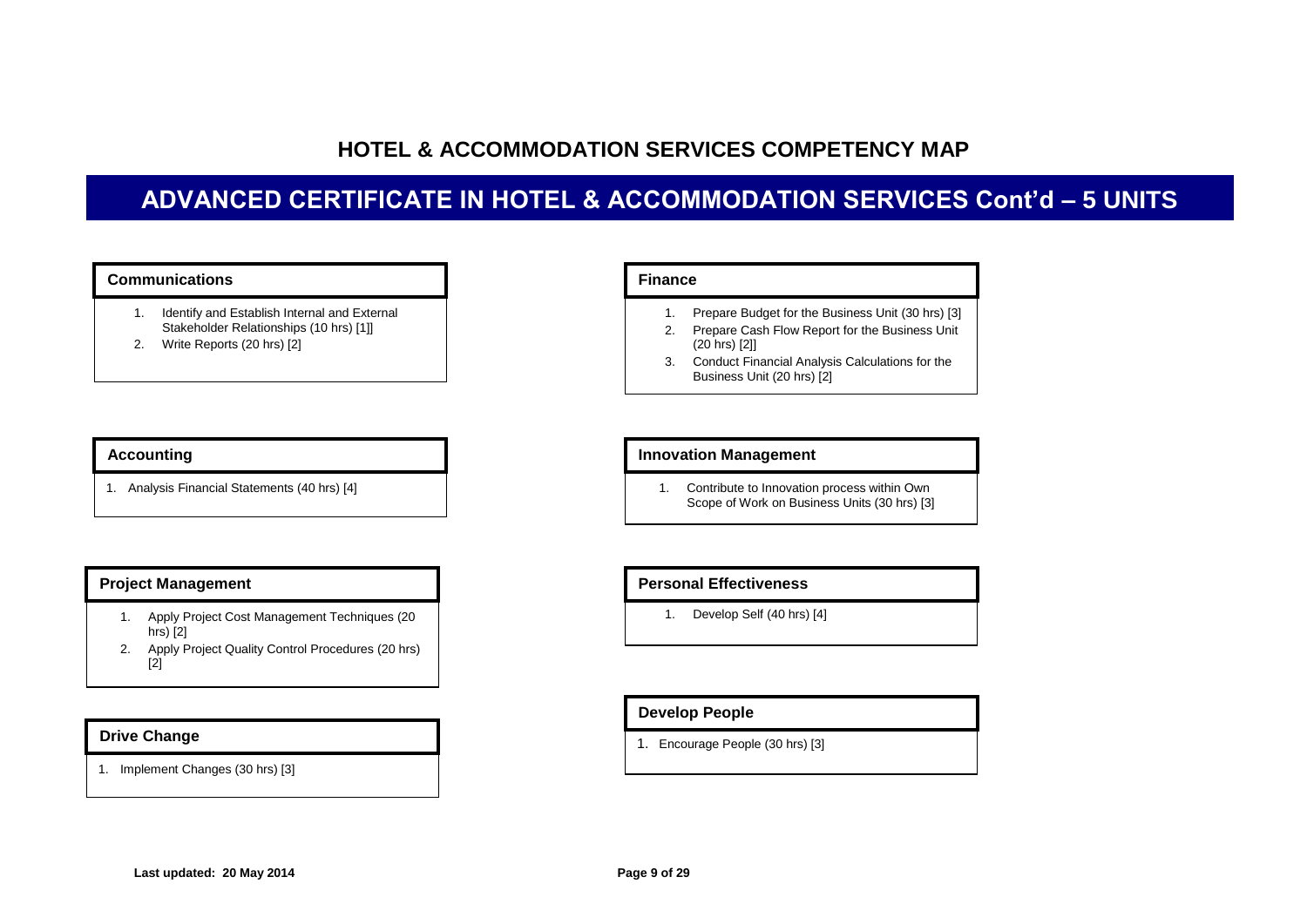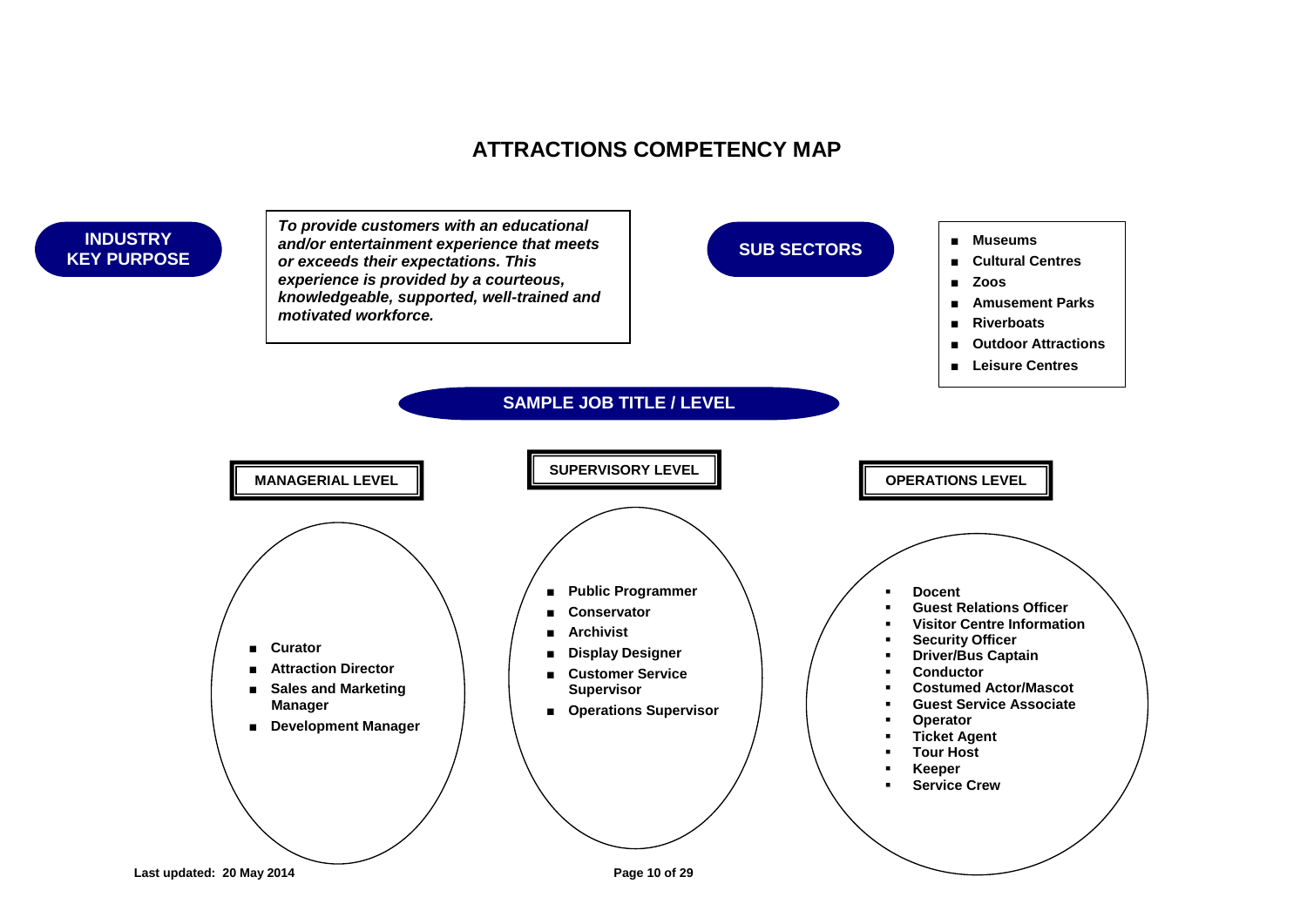## **CERTIFICATE IN ATTRACTIONS – 7 UNITS**

 **Assumed Skills and Knowledge**

**Learners are expected to demonstrate competency at level 4 for ES WSQ WPLN**



### **Choose 4 Elective Units**

#### **Sales and Marketing**

- 1. Promote Tourism (16 hrs) [2)
- 2. Sell Products and Services (16 hrs) [2]
- 3. Maintain Displays (16 hrs) [1]

#### **Risk Management**

- 1. Provide On-site Security (32 hrs) [3]
- 2. Demonstrate First Aid /Cardio-Pulmonary Resuscitation Skills (24 hrs) [3]

#### **Programme Development**

- 1. Feed Animals (40 hrs) [4]
- 2. Clean Enclosures and Maintain Exhibits (40 hrs) [4]
- 3. Implement Behavioural Enrichment Programmes for Animals (40 hrs) [4]
- 4. Use Basic Zookeepers' Knowledge (40 hrs) [4]
- 5. Train and Handle Animals (40 hrs) [4]

#### **Transportation Operations**

- 1. Provide Customer Services (16 hrs) [2]
- 2. Operate Vehicle (24 hrs) [3]
- 3. Conduct Revenue Checks (15 hrs) [2]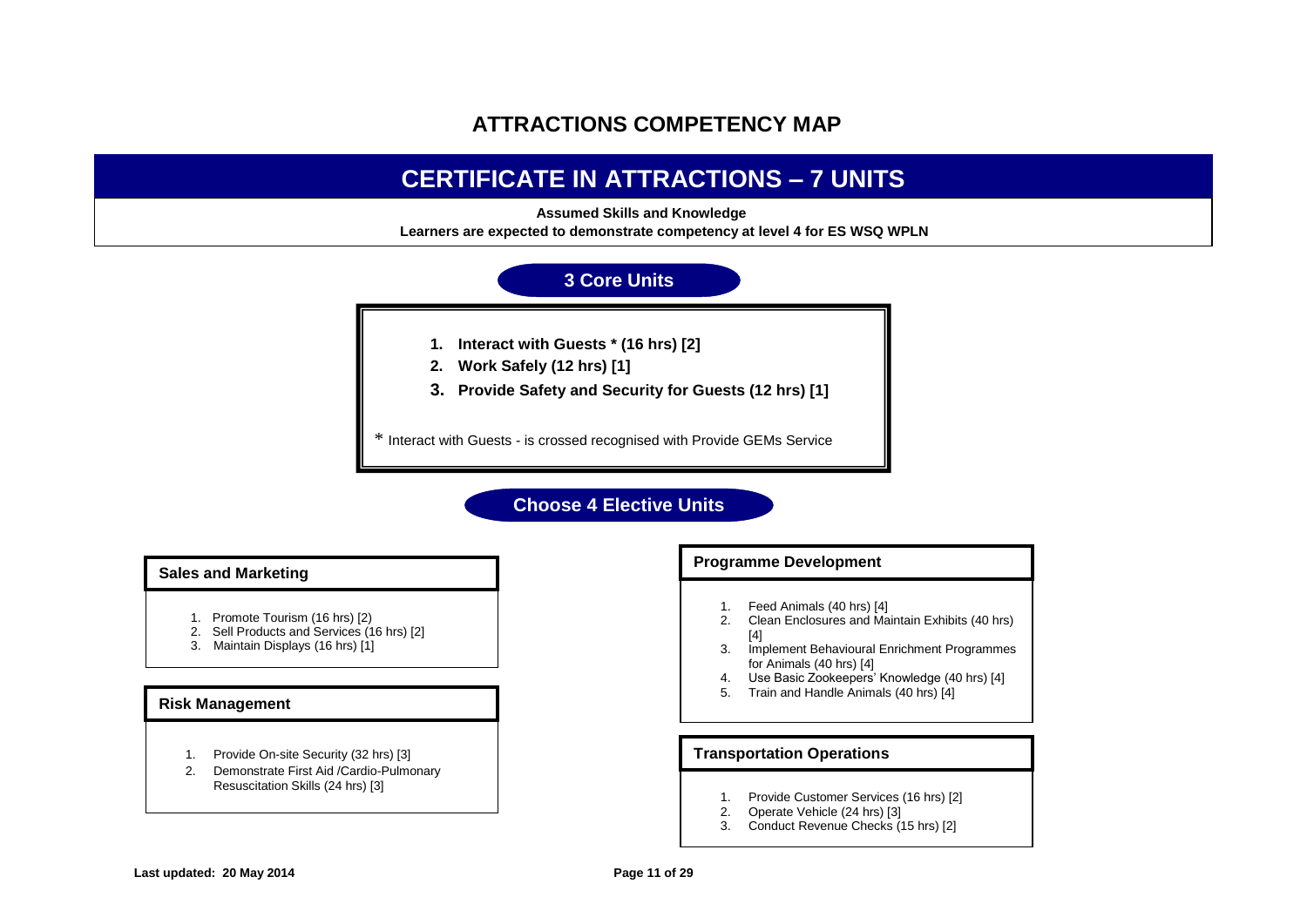## **CERTIFICATE IN ATTRACTIONS Cont'd – 4 UNITS**

#### **Programme Delivery**

- 1. Deliver Public Programmes (32 hrs) [3]
- 2. Provide Visitor Information (24 hrs) [3]
- 3. Deliver Tours (40 hrs) [4]
- 4. Operate Amusement Rides (24 hrs) [3]
- 5. Deliver Trained Animal Programmes (24 hrs) [3]
- 6. Deliver Costumed Character/Mascot Programmes (40 hrs) [4]

#### **Service Excellence**

1. Implement Operations for Service Excellence  $(16 \text{ hrs})$   $[2]$ 

1. December 1. December 1. December 1. December 1. December 1. December 1. December 1. December 1. December 1

#### **Site and Equipment Management**

- 1. Maintain Site/Outlet Components (20 hrs) [2]
- 2. Maintain Equipment (40 hrs) [4]

#### **Horse Care**

- 1. Handle Horses (20 hrs) [2]
- 2. Care for Horses (50 hrs) [5]
- 3. Transport Horses (20 hrs) [2]
- 4. Ride Horses for Exercises (40 hrs) [4]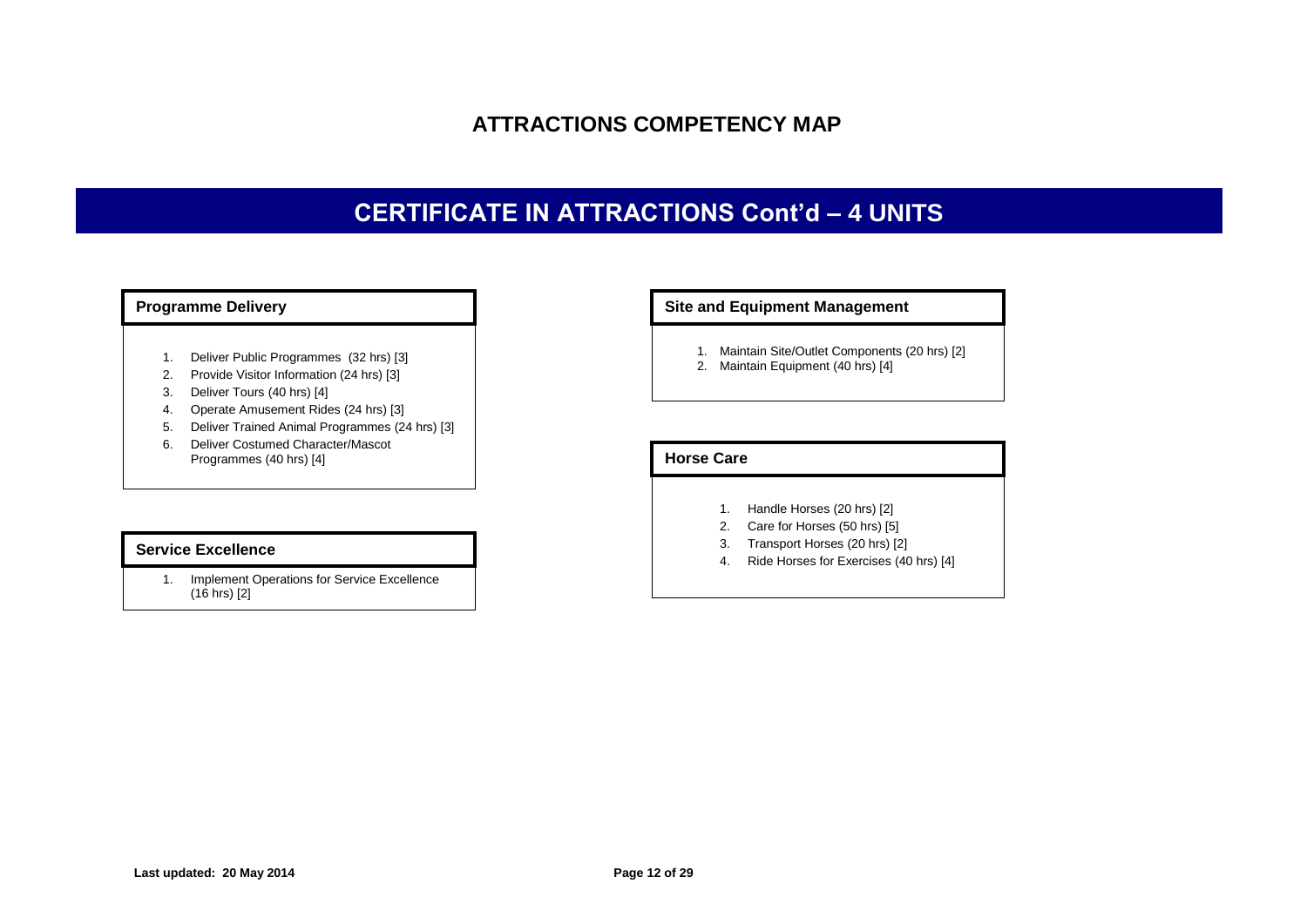## **ADVANCED CERTIFICATE IN ATTRACTIONS – 9 UNITS**

**Assumed Skills and Knowledge**

**Competency in Attractions Certificate level knowledge and skills and/or two (2) years work experience at the operations level in the Tourism sector and/or level 6 for ES WSQ WPLN**

To receive the Attractions Advanced Certificate, and individual must complete 9 units and attain at least 21 credits, of which 80% of the total credit values must be from Tourism Units, source code TH-xxx-xxxx-x

### **4 Core Units**

- **1. Conduct Orientation and Training (32 hrs) [3]**
- **2. Supervise Staff (40 hrs) [4]**
- **3. Monitor Income and Expenses (24 hrs) [3]**
- **4. Implement Loss Prevention (10 hrs) [1]**

### **Choose 5 Elective Units**

#### **Sales and Marketing**

- 1. Implement Marketing Strategies (40 hrs) [4]
- 2. Implement Media Activities (20 hrs) [2]
- 3. Develop Sales Proposal (40 hrs) [4]

#### **Business/Finance**

1. Maintain Inventories(16 hrs) [2]

#### **Transportation Operations**

- 1. Supervise Transportation Services (16 hrs) [2]
- 2. Supervise Terminal Operations (16 hrs) [2]
- 3. Supervise Customer Services (16 hrs) [2]

#### **Programme Development**

- 1. Develop Public Programmes (40 hrs) [4]
- 2. Maintain Exhibits (24 hrs) [3]
- 3. Develop Public Tours (24 hrs) [3]
- 4. Monitor Animal Training and Handling (24 hrs) [3]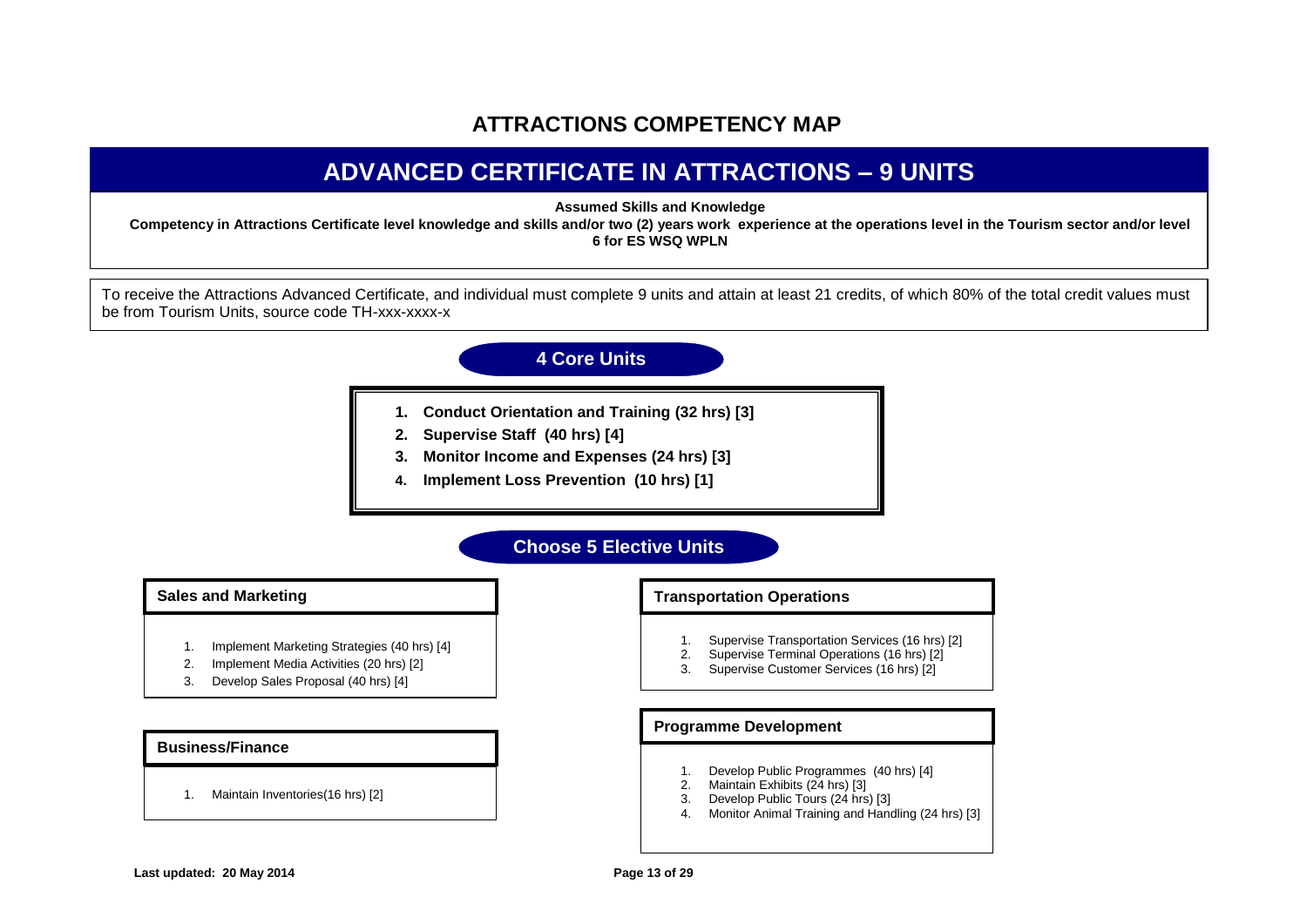## **ADVANCED CERTIFICATE IN ATTRACTIONS Cont'd – 5 UNITS**

#### **Programme Delivery**

- 1. Monitor Tour Services (16 hrs) [2]
- 2. Monitor Programme Delivery (16 hrs) [2]
- 3. Monitor Amusement Rides (16 hrs) [2]
- 4. Monitor Trained Animal Programmes (16 hrs) [2] 5. Monitor Costumed Character/Mascot
- Programmes (16 hrs) [2]
- 6. Supervise Information Services (16 hrs) [2]

#### **Service Excellence**

**(Trainee can complete up to 1 unit from this category leading to 2 credits))**

- 1. Manage Service Performance (16 hrs) [2]
- 2. Coach for Service Performance (16 hrs) [2]
- 3. Manage Operations for Service Excellence (16 hrs) [2]
- 4. Establish Relationships for Customer Confidence (16 hrs) [2]

#### **Site and Equipment Management**

1. Implement Site/Outlet and Equipment Maintenance Plans (32 hrs) [3]

#### **MICE & Events Operations**

- 1. Co-ordinate Site Layout and Look (25 hrs) [3]
- 2. Co-ordinate Entertainment and Food & Beverage Services (40 hrs) [4]
- 3. Co-ordinate Site Services (40 hrs) [4]
- 4. Co-ordinate Support Services (32 hrs) [3]

#### **Horse Care**

- 1. Assist Horse Trainers/Coaches/Instructors (80 hrs) [8]
- 2. Supervise Grooms (60 hrs) [7]<br>3. Manage Horses for Event (60 h
- Manage Horses for Event (60 hrs) [6]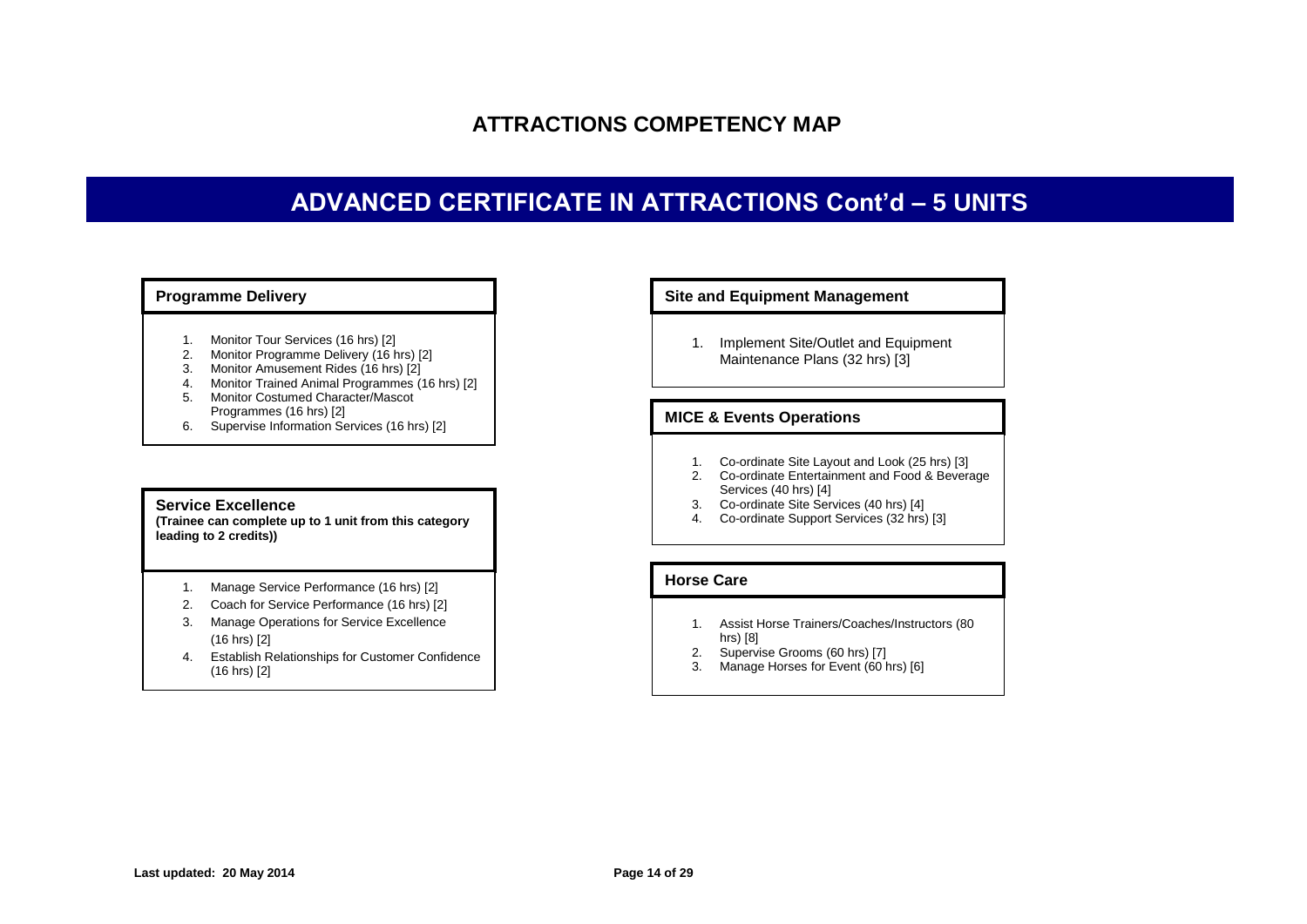## **ADVANCED CERTIFICATE IN ATTRACTIONS Cont'd – 5 UNITS**

#### **Risk Management**

1. Implement Risk Management Plans (24 hrs) [3]

#### **Communications**

- 1. Identify and Establish Internal and External Stakeholder Relationships (10 hrs) [1]]
- 2. Write Reports (20 hrs) [2]

#### **Accounting**

1. Analysis Financial Statements (40 hrs) [4]

#### **Project Management**

- 1. Apply Project Cost Management Techniques (20 hrs) $[2]$
- 2. Apply Project Quality Control Procedures (20 hrs) [2]

#### **Drive Change**

1. Implement Changes (30 hrs) [3]

#### **Finance**

- 4. Prepare Budget for the Business Unit (30 hrs) [3]
- 5. Prepare Cash Flow Report for the Business Unit (20 hrs) [2]]
- 6. Conduct Financial Analysis Calculations for the Business Unit (20 hrs) [2]

#### **Innovation Management**

1. Contribute to Innovation process within Own Scope of Work on Business Units (30 hrs) [3]

#### **Personal Effectiveness**

1. Develop Self (40 hrs) [4]

#### **Develop People**

1. Encourage People (30 hrs) [3]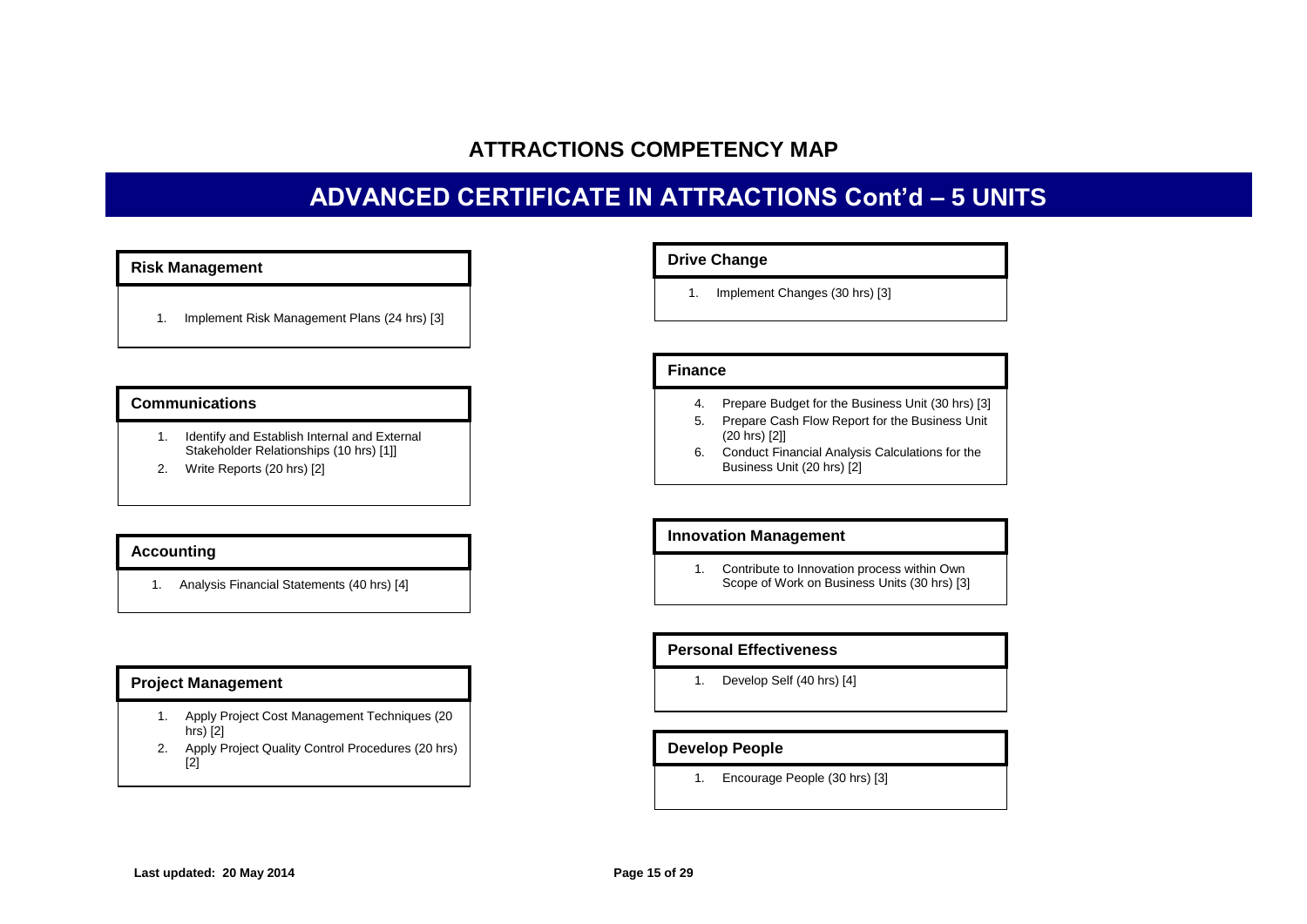### **INDUSTRY KEY PURPOSE**

*To provide customers with an educational and/or entertaining tour experience that meets or exceeds their expectations. This experience is provided by a courteous, knowledgeable, supported, well-trained and motivated workforce.*



- **Travel Agencies, e.g., MICE, Inbound Leisure, Outbound Leisure, Corporate**
- **Tour Operators**

**SAMPLE JOB TITLE/LEVEL**

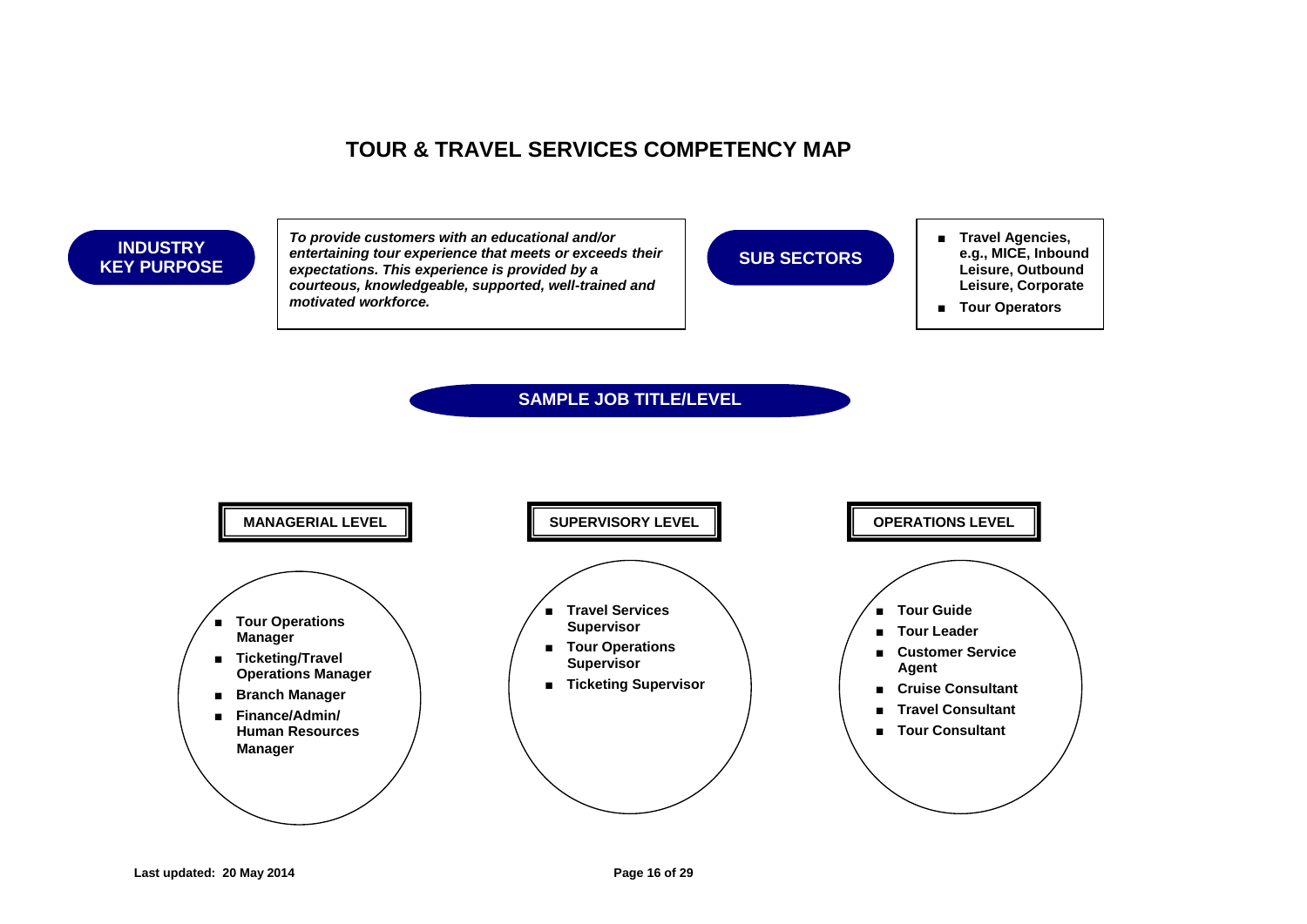

#### **Last updated: 20 May 2014 Page 17 of 29**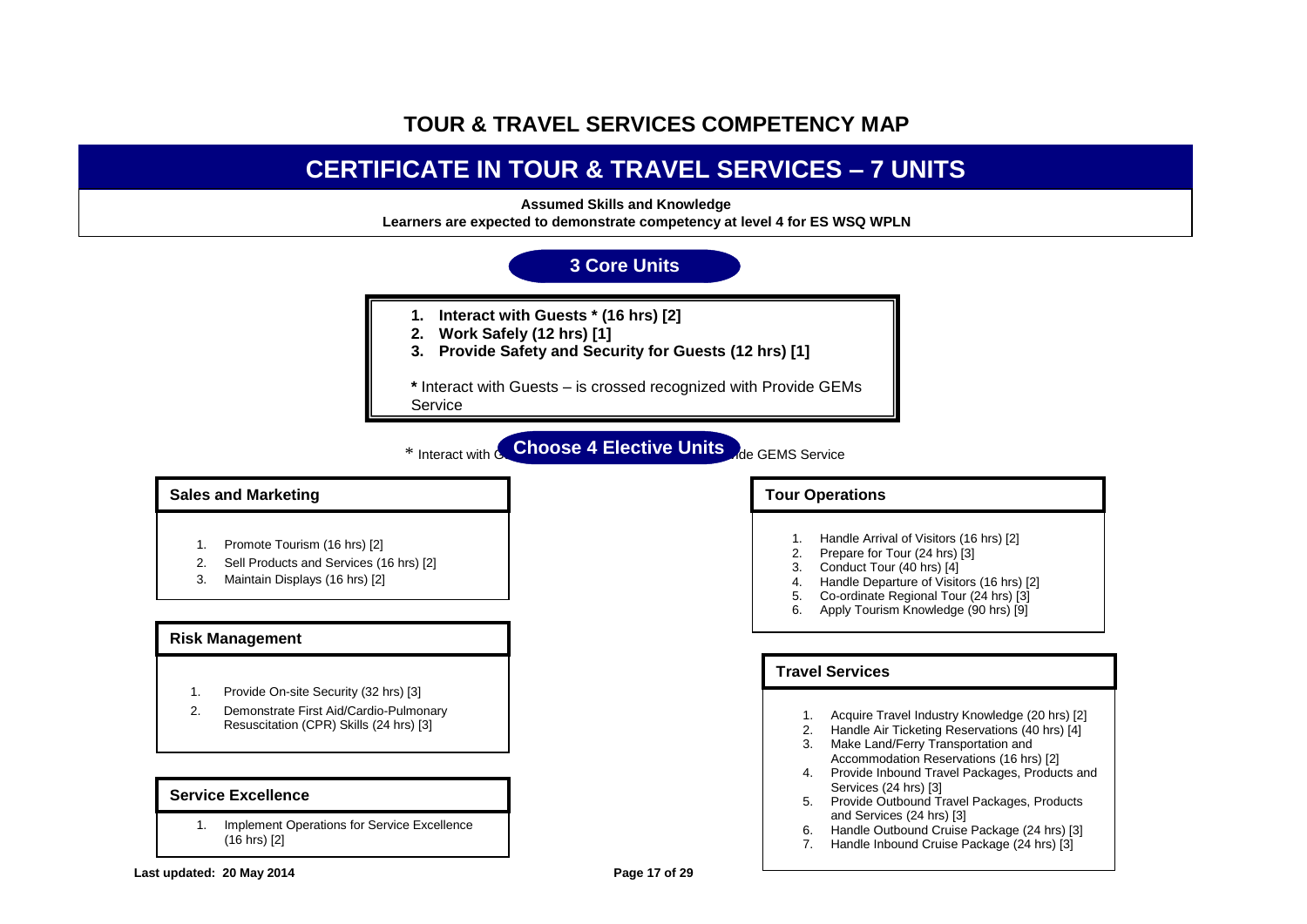## **ADVANCED CERTIFICATE IN TOUR & TRAVEL SERVICES – 9 UNITS**

**Assumed Skills and Knowledge**

**Competency in Tour & Travel Services Certificate level knowledge and skills and/or two (2) years work experience at the operations level in the Tourism sector and/or level 6 for ES WSQ WPLN**

**To receive the Tour & Travel Services Advanced Certificate, an individual must complete 9 units and attain at least 23 credits, of which 80% of the total credit values must be from Tourism Units, source code TH-xxx-xxxx-x**

### **4 Core Units**

- **1. Conduct Orientation and Training (32 hrs) [3]**
- **2. Supervise Staff (40 hrs) [4]**
- **3. Monitor Income and Expenses (24 hrs) [3]**
- **4. Implement Loss Prevention (10 hrs) [1]**

### **Choose 5 Elective Units**

#### **Sales and Marketing**

- 1. Implement Marketing Stratégies (40 hrs) [4]<br>2. Implement Media Activities (20 hrs) [2]
- 2. Implement Media Activities (20 hrs) [2]<br>3. Develop Sales Proposal (40 hrs) [4]
- Develop Sales Proposal (40 hrs) [4]

#### **Tour Operations**

**1.** Co-ordinate Tour Operations (16 hrs) [2]

#### **Risk Management**

1. Implement Risk Management Plans (24 hrs) [3]

#### **Business/Finance**

1. Maintain Inventories (16 hrs) [2]

#### **Travel Services**

- 1. Co-ordinate Outbound Travel Services (40 hrs) [4]
- 2. Co-ordinate Inbound Travel Services (24 hrs) [3]
- 3. Organise Outbound Incentive Travel (24 hrs) [3]
- 4. Organise Inbound Incentive Travel (24 hrs) [3]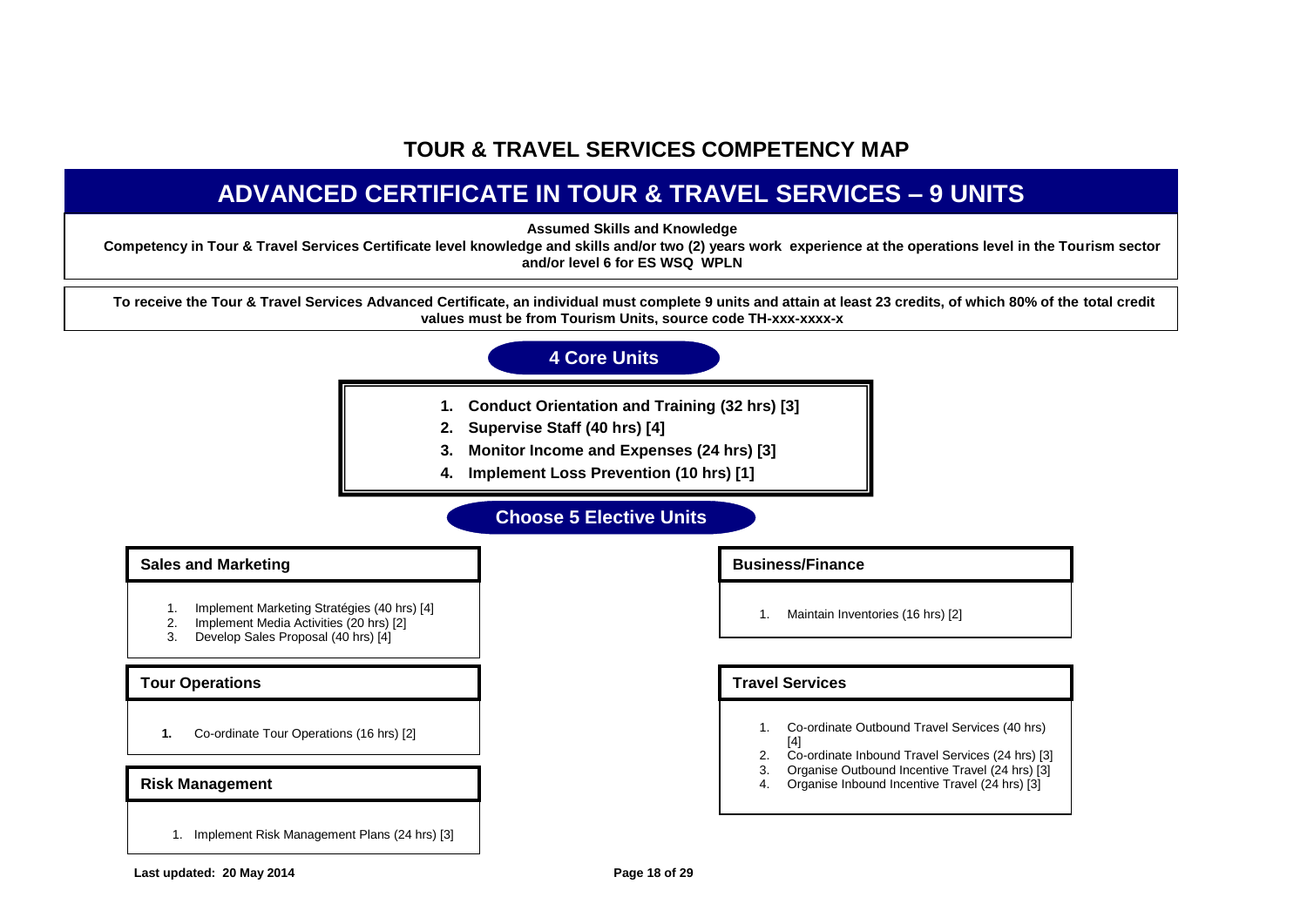## **ADVANCED CERTIFICATE IN TOUR & TRAVEL SERVICES Cont'd – 5 UNITS**

#### **Service Excellence**

**(Trainee can complete up to 1 unit from this category leading to 2 credits))**

- 1. Manage Service Performance (16 hrs) [2]
- 2. Coach for Service Performance (16 hrs) [2]
- 3. Manage Operations for Service Excellence (16 hrs) [2]
- 4. Establish Relationships for Customer Confidence (16 hrs) [2]

#### **Communications**

- 1. Identify and Establish Internal and External Stakeholder Relationships (10 hrs) [1]
- 2. Write Reports (20 hrs) [2]

#### **Accounting**

1. Analysis Financial Statements (40 hrs) [4]

#### **Drive Change**

1. Implement Changes (30 hrs) [3]

#### **Develop People**

1. Encourage People (30 hrs) [3]

#### **Project Management**

- 1. Apply Project Cost Management Techniques (20 hrs) [2]
- 2. Apply Project Quality Control Procedures (20 hrs)  $[2]$

#### **Finance**

- 1. Prepare Budget for the Business Unit (30 hrs) [3]
- 2. Prepare Cash Flow Report for the Business Unit (20 hrs) [2]]
- 3. Conduct Financial Analysis Calculations for the Business Unit (20 hrs) [2]

#### **Innovation Management**

1. Contribute to Innovation process within Own Scope of Work on Business Units (30 hrs) [3]

#### **Personal Effectiveness**

1. Develop Self (40 hrs) [4]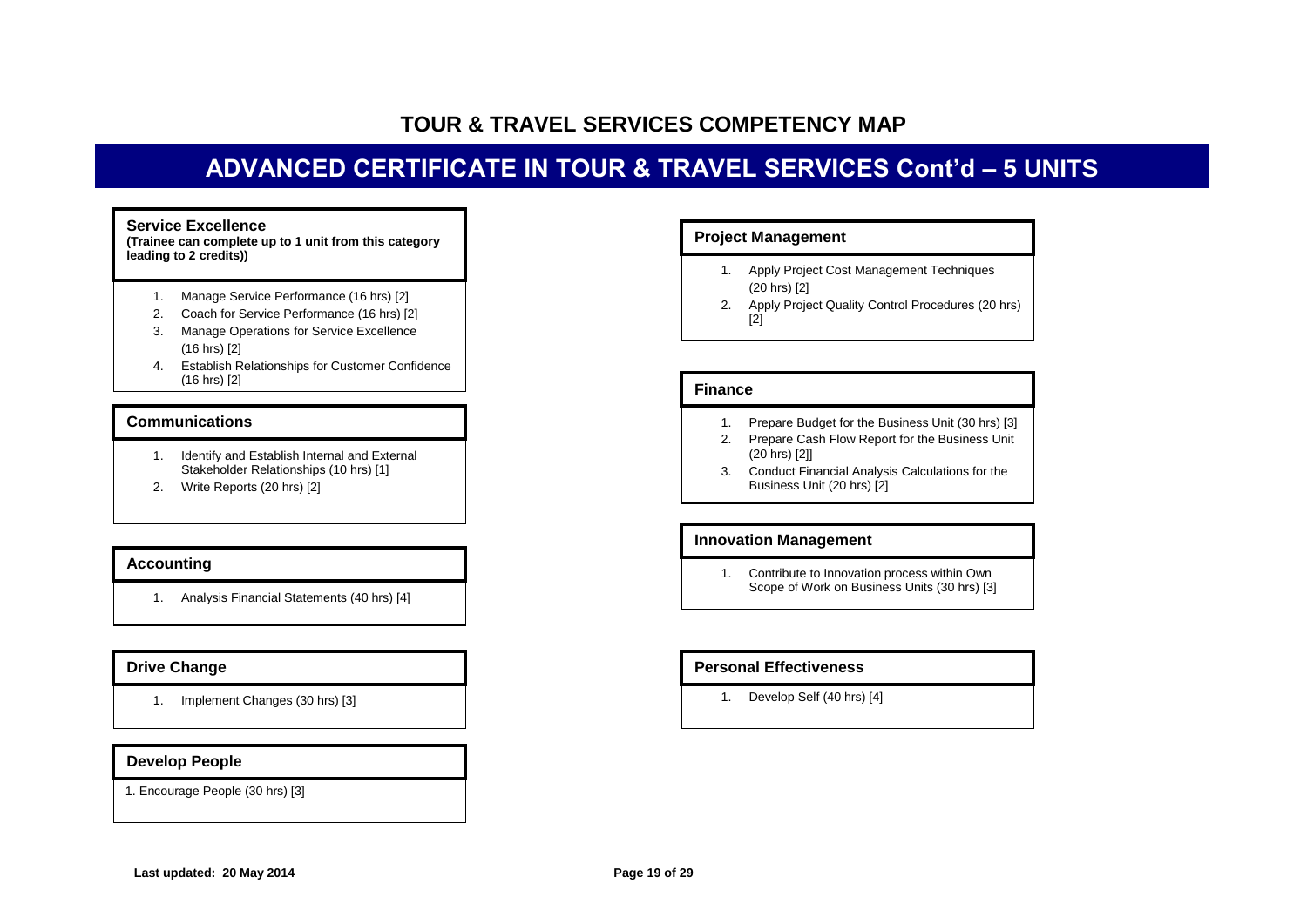## **MEETINGS, INCENTIVES, CONVENTIONS, EXHIBITIONS (MICE) & EVENTS COMPETENCY MAP**

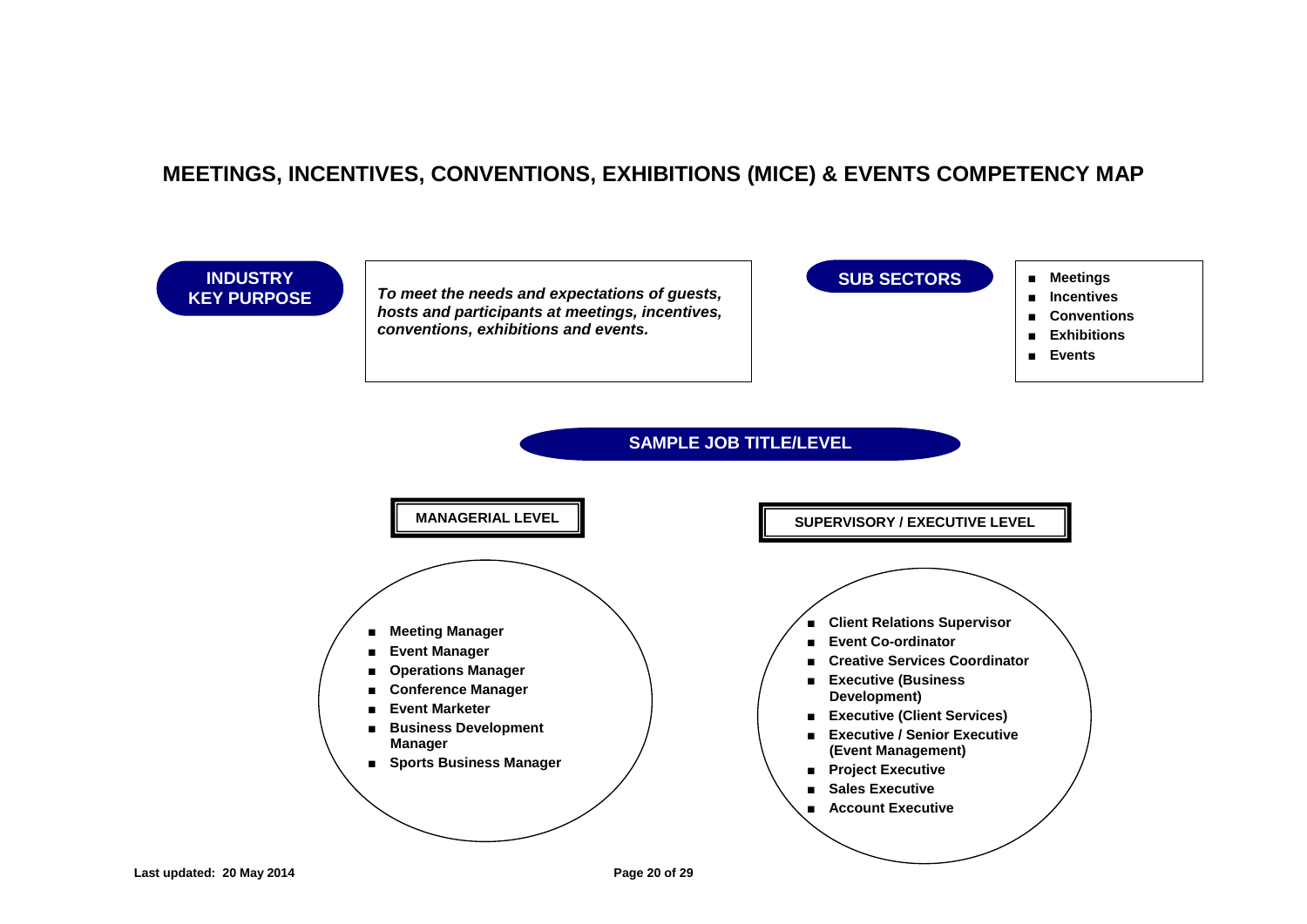#### **MEETINGS, INCENTIVES, CONVENTIONS, EXHIBITIONS (MICE) & EVENTS COMPETENCY MAP**

## **'ADVANCED CERTIFICATE IN MICE & EVENTS – 9 UNITS**

 **Assumed Skills and Knowledge**

**Learners are expected to demonstrate competency at level 6 for ES WSQ WPLN**

To receive the MICE and Events Advanced Certificate, an individual must complete 9 units and attain at least 24 credits, of which 80% of the total credit values must be from Tourism Units, source code TH-xxx-xxxx-x

### **4 Core Units**

- **1. Monitor Income and Expenses (24 hrs) [3]**
- **2. Implement Loss Prevention (10 hrs) [1]**
- **3. Conduct Orientation and Training (32 hrs) [3]**

**MICE & Events Operations** 

**4. Supervise Staff (40 hrs) [4]**

### **5 Elective Units**

#### **Sales and Marketing**

- 1. Implement Marketing Strategies (40 hrs) [4]
- 2. Implement Media Activities (20 hrs) [2]
- 3. Develop Sales Proposal (40 hrs) [4]
- 4. Originate and Develop Ideas and Concepts (24 hrs $)$  [3]

#### **Service Excellence**

**(Trainee can complete up to 1 unit from this category leading to 2 credits)**

- 1. Manage Service Performance (16 hrs) [2]
- 2. Coach for Service Performance (16 hrs) [2]
- 3. Manage Operations for Service Excellence (16 hrs) [2]
- 4. Establish Relationships for Customer Confidence (16 hrs) [2]

#### 1. Co-ordinate Site Layout and Look (25 hrs) [3]

- 2. Co-ordinate Entertainment and Food & Beverage Services (40 hrs) [4]
- 3. Co-ordinate Site Services (40 hrs) [4]
- 4. Co-ordinate Support Services (32 hrs) [3]
- 5. Manage Volunteers (16 hrs) [2]
- 6. Plan and Implement Catering Services (16 hrs) [2]
- 7. Define MICE & Events Industry (16 hrs) [2]

#### **Risks Management**

1. Implement Risk Management Plans (24 hrs) [3]

#### **Project Management**

- 1. Communicate with Stakeholders (16 hrs) [2]
- 2. Manage Project (32 hrs) [3]
- 3. Apply Project Cost Management Techniques (20 hrs) [2]
- 4. Apply Project Quality Control Procedures (20 hrs) [2]

#### **Business / Finance**

- 1. Maintain Inventories (16 hrs) [2]
- 2. Manage Budget (24 hrs) [3]
- 3. Implement Purchasing and Receiving Procedures (16 hrs) [2]
-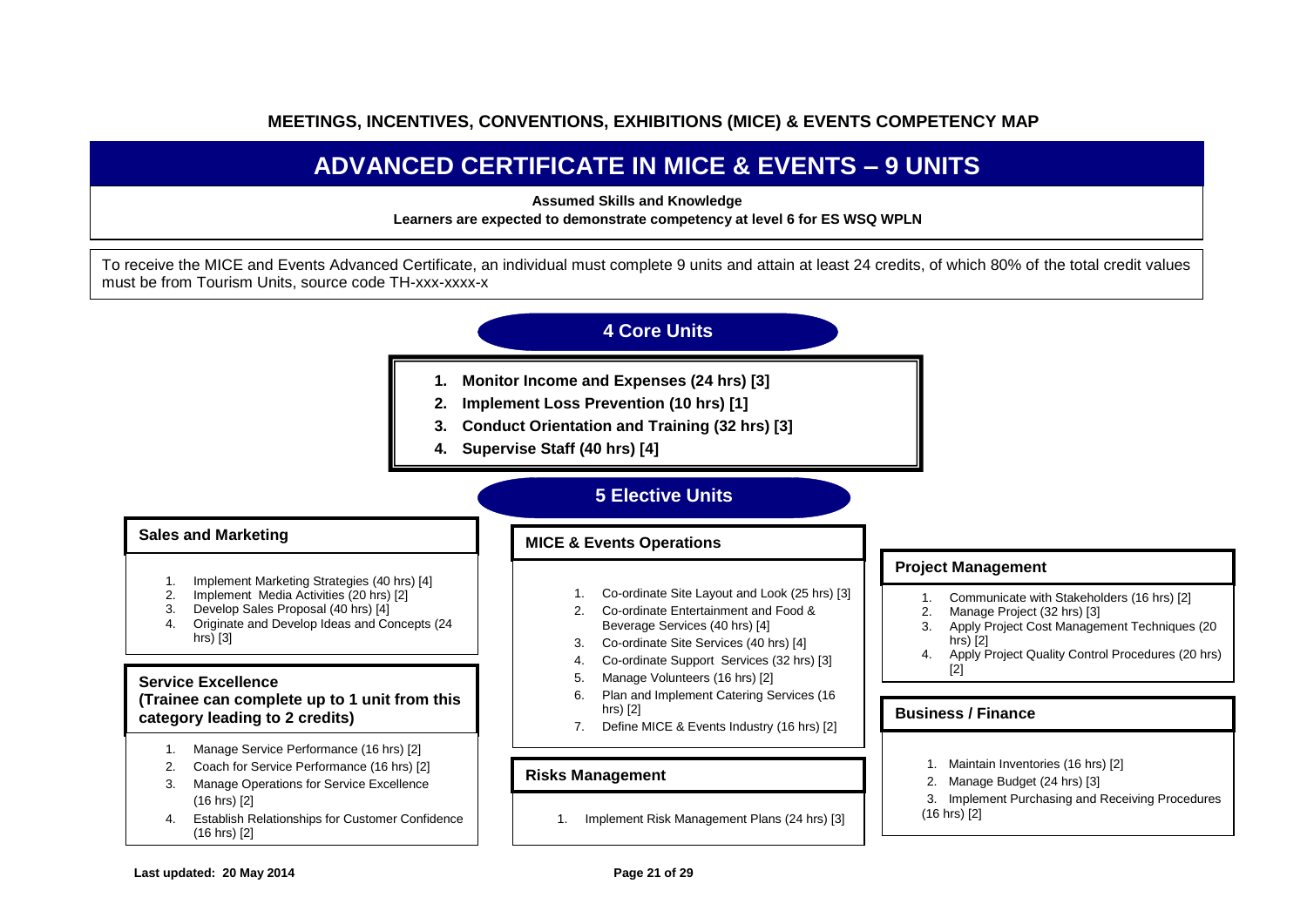### **MEETINGS, INCENTIVES, CONVENTIONS, EXHIBITIONS (MICE) & EVENTS COMPETENCY MAP**

## **ADVANCED CERTIFICATE IN MICE & EVENTS Cont'd – 5 UNITS**

#### **Communications**

- 1. Identify and Establish Internal and External Stakeholder Relationships (10 hrs) [1]]
- 2. Write Reports (20 hrs) [2]

#### **Accounting**

1. Analysis Financial Statements (40 hrs) [4]

#### **Drive Change**

1. Implement Changes (30 hrs) [3]

#### **Develop People**

1. Encourage People (30 hrs) [3]

#### **Finance**

- 1. Prepare Budget for the Business Unit (30 hrs) [3]
- 2. Prepare Cash Flow Report for the Business Unit (20 hrs) [2]]
- 3. Conduct Financial Analysis Calculations for the Business Unit (20 hrs) [2]

#### **Innovation Management**

1. Contribute to Innovation process within Own Scope of Work on Business Units (30 hrs) [3]

#### **Personal Effectiveness**

1. Contribute to Innovation process within Own Scope of Work on Business Units (30 hrs) [3]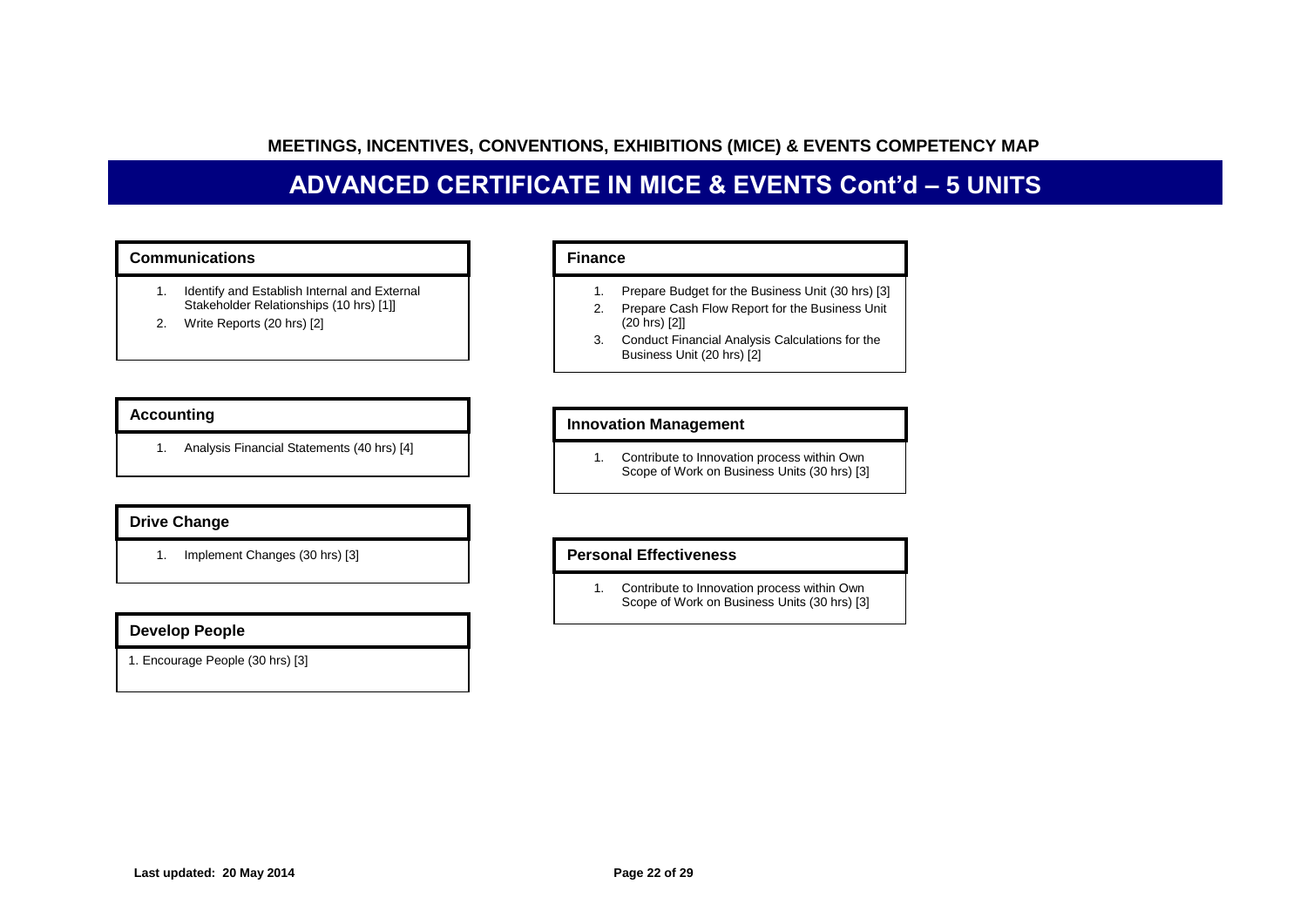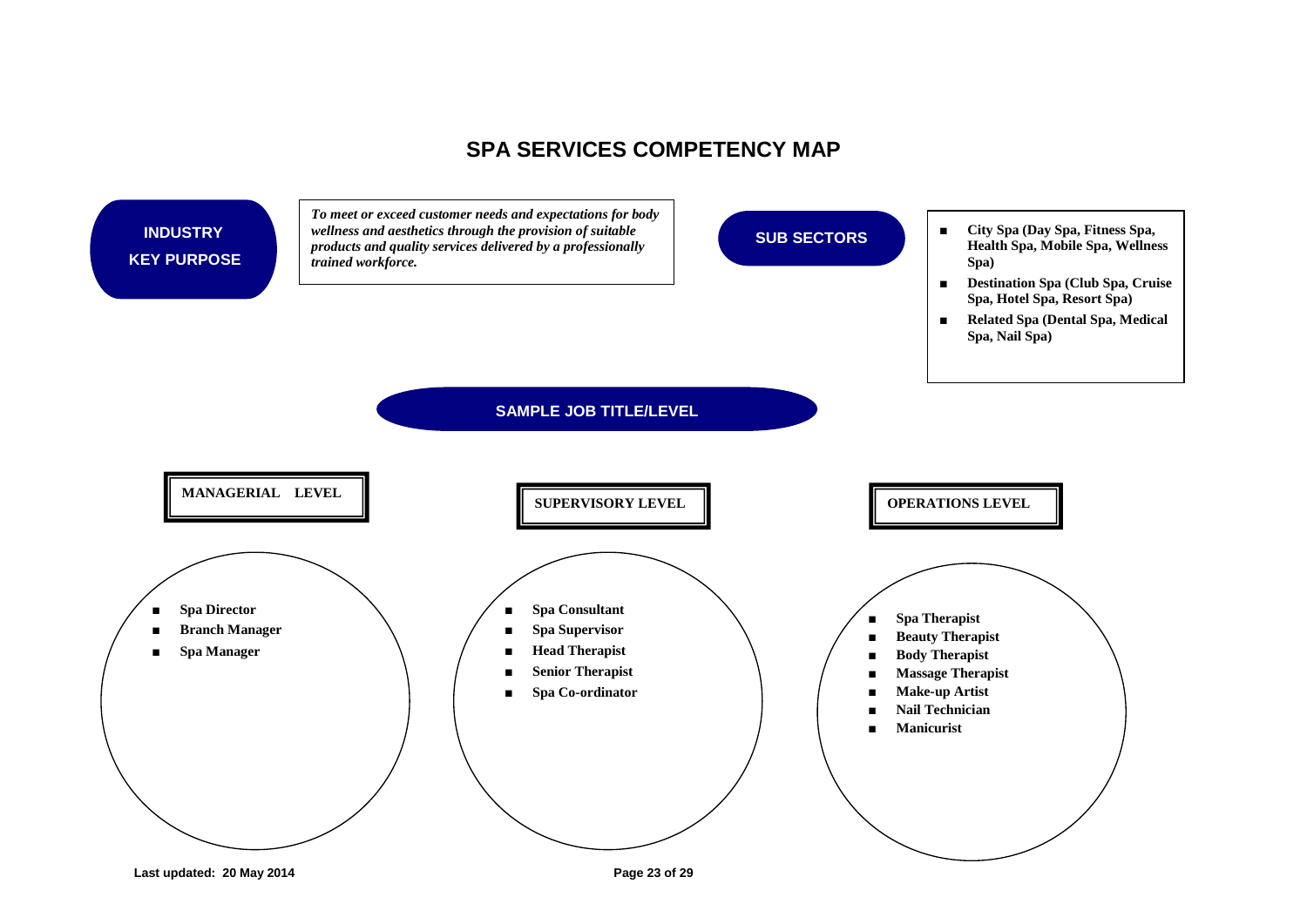## **CERTIFICATE IN SPA SERVICES – 7 UNITS**

#### **Assumed Skills and Knowledge**

**Learners are expected to demonstrate competency at level 3 for ES WSQ WPLN**

## **3 Core Units**

- **1. Interact with Guests\* (16 hrs) [2]**
- **2. Work Safely (12 hrs) [1]**
- **3. Provide Safety and Security for Guests (12 hrs) [1]**

**\*** Interact with Guests – is crossed recognised with Provide GEMs Service

**Choose 4 Elective Units of which at least 3 of the 4 units must be from Beauty / Body / Spa category**

#### **Sales and Marketing**

- 1. Promote Tourism (16 hrs) [2]<br>2. Maintain Displays (16 hrs) [2]
- 2. Maintain Displays (16 hrs) [2]
- 3. Sell Products and Services (16 hrs) [2]

#### **Risk Management**

1. Demonstrate First Aid/Cardio-Pulmonary Resuscitation (CPR) Skills (24 hrs) [3]

#### **Service Excellence**

1. Implement Operations for Service Excellence (16 hrs) [2]

#### **Site/Outlet and Equipment Management**

1. Maintain Equipment (40 hrs) [4]

#### **Beauty Therapy**

- 1. Provide Facial Treatment (70 hrs) [7]<br>2. Provide Manicure and Pedicure (70 h
- Provide Manicure and Pedicure (70 hrs) [7]
- 3. Provide Basic Make-up (20 hrs) [2]
- 4. Provide Face and Body Waxing(30 hrs) [3]

#### **Spa Therapy**

- 1. Provide Body Scrub and Wrap (25 hrs) [3]
- 2. Provide Thermal Therapy (10 hrs) [1]
- 3. Provide Water Therapy (15 hrs) [2]

**Body Therapy** 

- 1. Provide Indian Head Massage (25 hrs) [3]<br>2. Provide Swedish Massage (70 hrs) [7] Provide Swedish Massage (70 hrs) [71
- 3. Provide Full-Body Massage With Oil (70 hrs) [7]
- 4. Provide Full-Body Massage Without Oil (70 hrs) [7]
- 5. Provide Basic Chinese Massage (70 hrs) [7]
- 6. Provide Body Contouring (20 hrs) [2]
- 7. Provide Body Electrical Treatment (25 hrs) [3]
- 8. Provide Hand and Foot Reflexology (60 hrs) [6]<br>9. Provide Javanese Massage (70 hrs) [7]
- Provide Javanese Massage (70 hrs) [7]
- 10. Provide Seated Chair Massage (40 hrs) [4]
- 11. Provide Thai Massage (70 hrs) [7]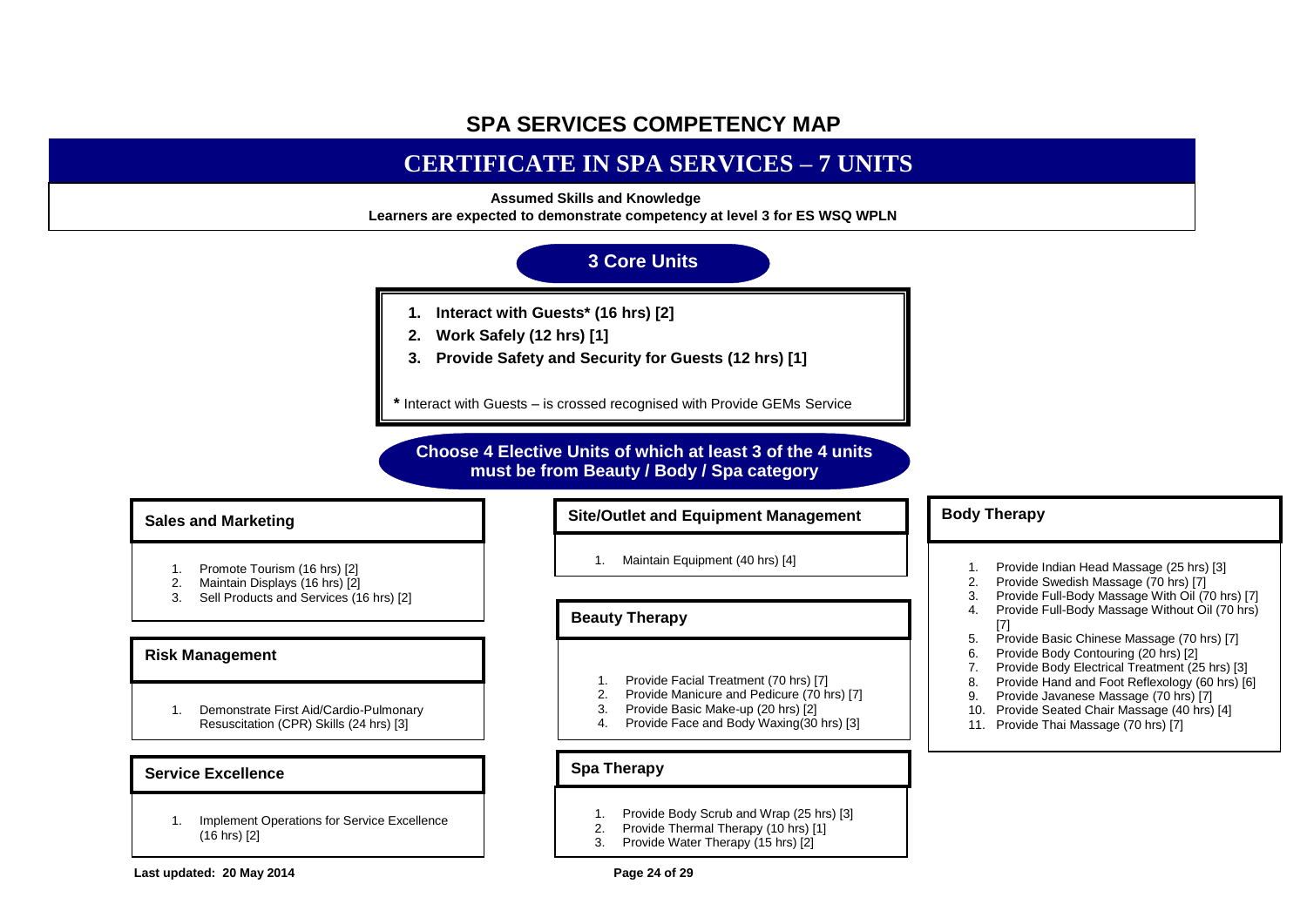## **ADVANCED CERTIFICATE IN SPA SERVICES – 9 UNITS**

**Assumed Skills and Knowledge**

**Competency in Spa Services Certificate level knowledge and skills and/or two (2) years work experience at the operations level in the Tourism/Spa sector and/or level 4 for ES WSQ WPLN**

**To receive the Spa Services Advanced Certificate, an individual must complete 9 units and attain at least 21 credits, of which 80% of the total credit values must be from Tourism Units, source code TH-xxx-xxxx-x**

### **4 Core Units**

- **1. Conduct Orientation and Training (32 hrs) [3]**
- **2. Supervise Staff (40 hrs) [4]**
- **3. Monitor Income and Expenses (24 hrs) [3]**
- **4. Implement Loss Prevention (10 hrs) [1]**

#### **Choose 5 Elective Units of which at least 2 of the 5 units must be from Beauty / Body / Spa category**

#### **Sales and Marketing**

- 1. Implement Marketing Strategies (40 hrs) [4]
- 2. Implement Media Activities (20 hrs) [2]
- 3. Develop Sales Proposal (20 hrs) [2]

#### **Site/Outlet and Equipment Management**

1. Implement Site/Outlet and Equipment Maintenance Plans (32 hrs) [3]

#### **Business Planning and Finance**

1. Maintain Inventories (16 hrs) [2]

#### **Beauty Therapy**

- 1. Provide Microdermabrasion (20 hrs) [2]
- 2. Provide Electrical Epilation (25 hrs) [3]
- 3. Provide Facial Electrical Treatment (30 hrs) [3]
- 4. Provide Facial Toning (40 hrs) [4]
- 5. Provide Nail Art (20 hrs) [2]
- 6. Provide Facial Exfoliation (35 hrs) [4]

#### **Body Therapy**

- 1. Provide Hot Stone Massage (30 hrs) [3]
- Provide Post-Natal Massage (50 hrs) [5]
- 3. Provide Aromatherapy (70 hrs) [7]
- 4. Provide Infant Massage (15 hrs) [[2]
- 5. Provide Manual Lymphatic Drainage Massage (50 hrs) [5]
- 6. Provide Pre-Natal Massage (50 hrs) [5]
- 7. Provide Shiatsu (70 hrs) [7]<br>8. Provide Sports Massage (70
- Provide Sports Massage (70 hrs) [7]
- *9.* Provide Trigger Point Therapy (70 hrs) [7]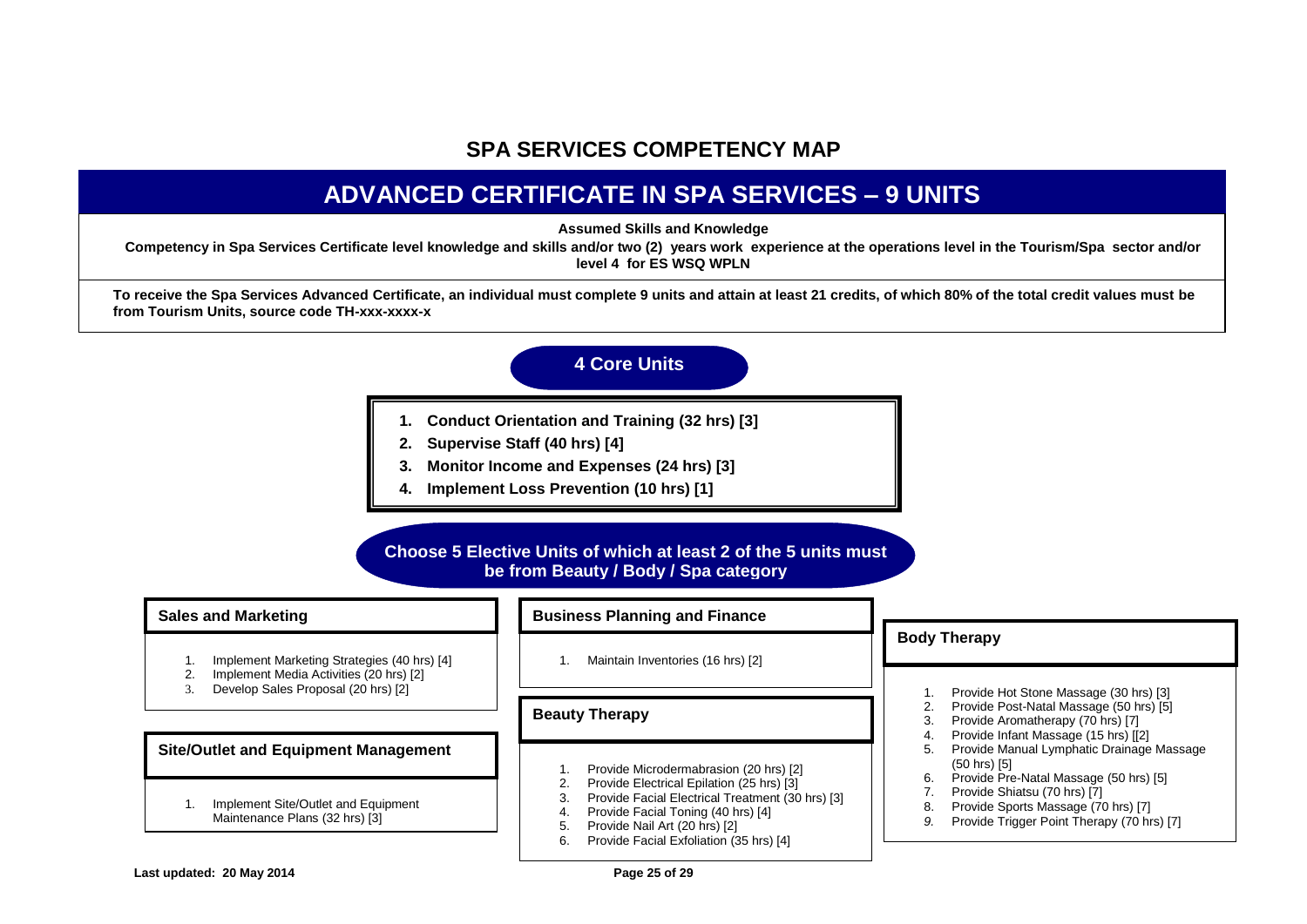## **ADVANCED CERTIFICATE IN SPA SERVICES Cont'd – 5 UNITS**

**Service Excellence Training Approach (Trainee can complete up to 1 unit from this category leading to 2 credits))**

- 1. Manage Service Performance (16 hrs) [2]
- 2. Coach for Service Performance (16 hrs) [2]
- 3. Manage Operations for Service Excellence (16 hrs) [2]
- 4. Establish Relationships for Customer Confidence (16 hrs) [2]

#### **Communications**

- 1. Identify and Establish Internal and External Stakeholder Relationships (10 hrs) [1]]
- 2. Write Reports (20 hrs) [2]

#### **Accounting**

1. Analysis Financial Statements (40 hrs) [4]

#### **Project Management**

- 1. Apply Project Cost Management Techniques (20 hrs) [2]
- 2. Apply Project Quality Control Procedures (20 hrs) [2]

#### **Drive Change**

1. Implement Changes (30 hrs) [3]

#### **Personal Effectiveness**

1. Contribute to Innovation process within Own Scope of Work on Business Units (30 hrs) [3]

#### **Develop People**

1. Encourage People (30 hrs) [3]

#### **Finance**

- 1. Prepare Budget for the Business Unit (30 hrs) [3]
- 2. Prepare Cash Flow Report for the Business Unit (20 hrs) [2]]
- 3. Conduct Financial Analysis Calculations for the Business Unit (20 hrs) [2]

#### **Innovation Management**

1. Contribute to Innovation process within Own Scope of Work on Business Units (30 hrs) [3]

#### **Risk Management**

1. Implement Risk Management Plans (24 hrs) [3]

#### **Spa Therapy**

- 1. Provide Underwater Massage (25 hrs) [3]<br>2. Provide Watsu Therapy (40 hrs) [4]
- Provide Watsu Therapy (40 hrs) [4]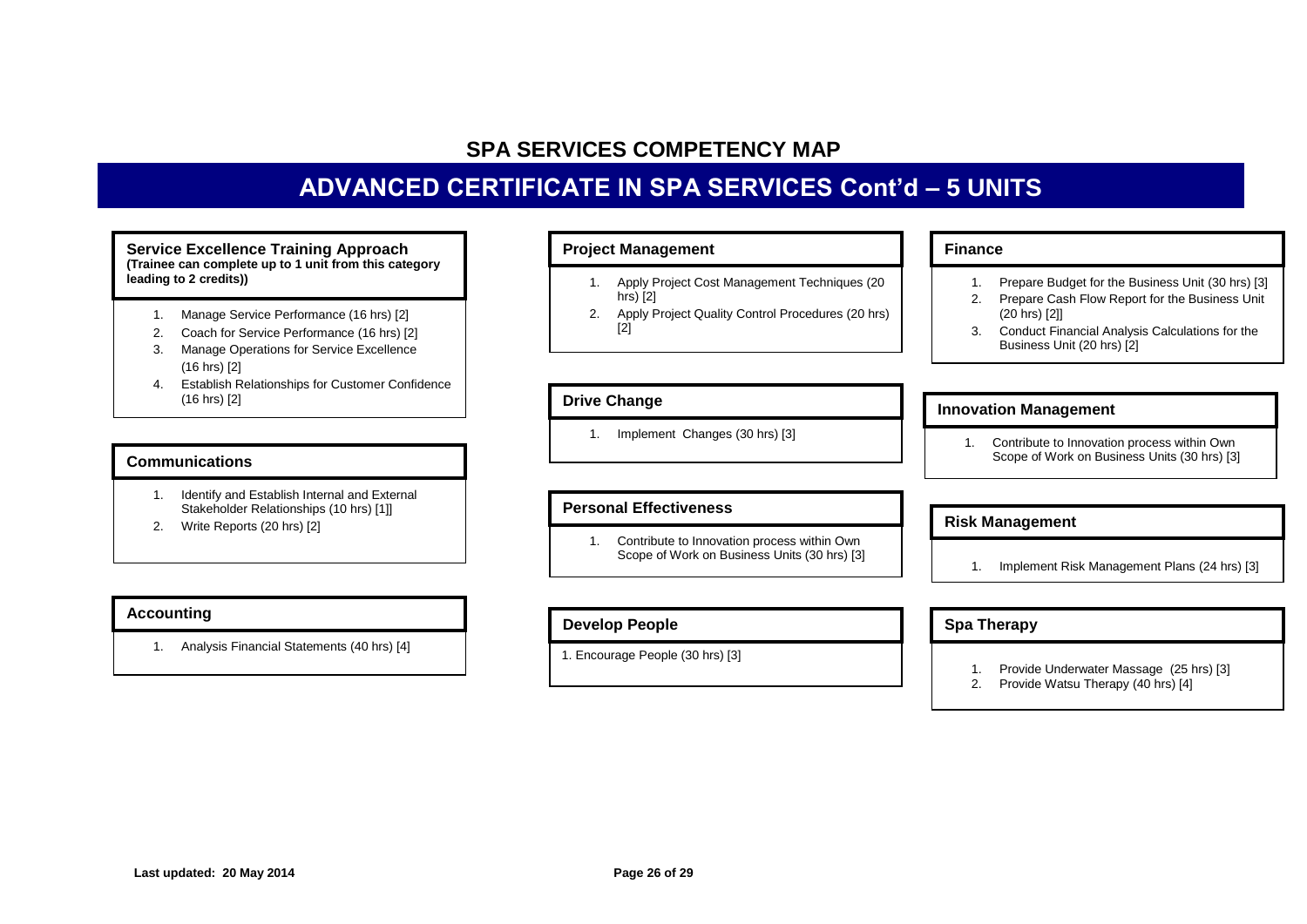## **DIPLOMA IN TOURISM COMPETENCY MAP**

## **DIPLOMA IN TOURISM - 14 UNITS**

**Assumed Skills and Knowledge**

**Competency in Advanced Certificate level knowledge and skills and/or two (2) years work experience at the supervisory level in the Tourism/ sector and/or level 6 for ES WSQ WPLN**

To receive the Tourism Diploma, an individual must complete 14 units and attain at least 33 credits of which 80% of the total credit values must be from Tourism Units, source code TH-xxx-xxx-x

### **Choose 8 Core Units**

- 1. Develop and Implement Business Strategies (40 hrs) [4]
- 2. Comply with Legal Requirements (12 hrs) [1]
- 3. Develop and Implement Budget (40 hrs) [4]
- 4. Manage Training (24 hrs) [3]
- 5. Hire Staff (24 hrs) [3]
- 6. Appraise /Evaluate Staff (16 hrs) [2]
- 7. Handle Terminations, Dismissals and Resignations (24 hrs) [3]
- 8. Manage Loss Prevention (10 hrs) [1]
- 9. Conduct Situational Analysis (35 hrs) [4]

#### **Choose 6 Elective Units**

#### **HR Management**

- 1. Establish HR Management Plan (32 hrs) [3]
- 2. Manage Human Resources in Union Environment (15 hrs) [2]
- 3. 3. Manage Meeting (16 hrs) [2]

#### **Programme Development**

- 1. Manage Programme Development (16 hrs) [2]
- 2. Manage Exhibits (24 hrs) [3]

#### **Front Office / Guest Operations**

1. Manage Front Office / Guests Services Operations (40 hrs) [4]

#### **Travel Services**

1. Manage Travel Operations (24 hrs) [3]

#### **Transportation Operations**

1. Manage Transportation Operations (16 hrs) [2]

#### **Housekeeping Operations**

1. Manage Housekeeping Operations (60 hrs) [6]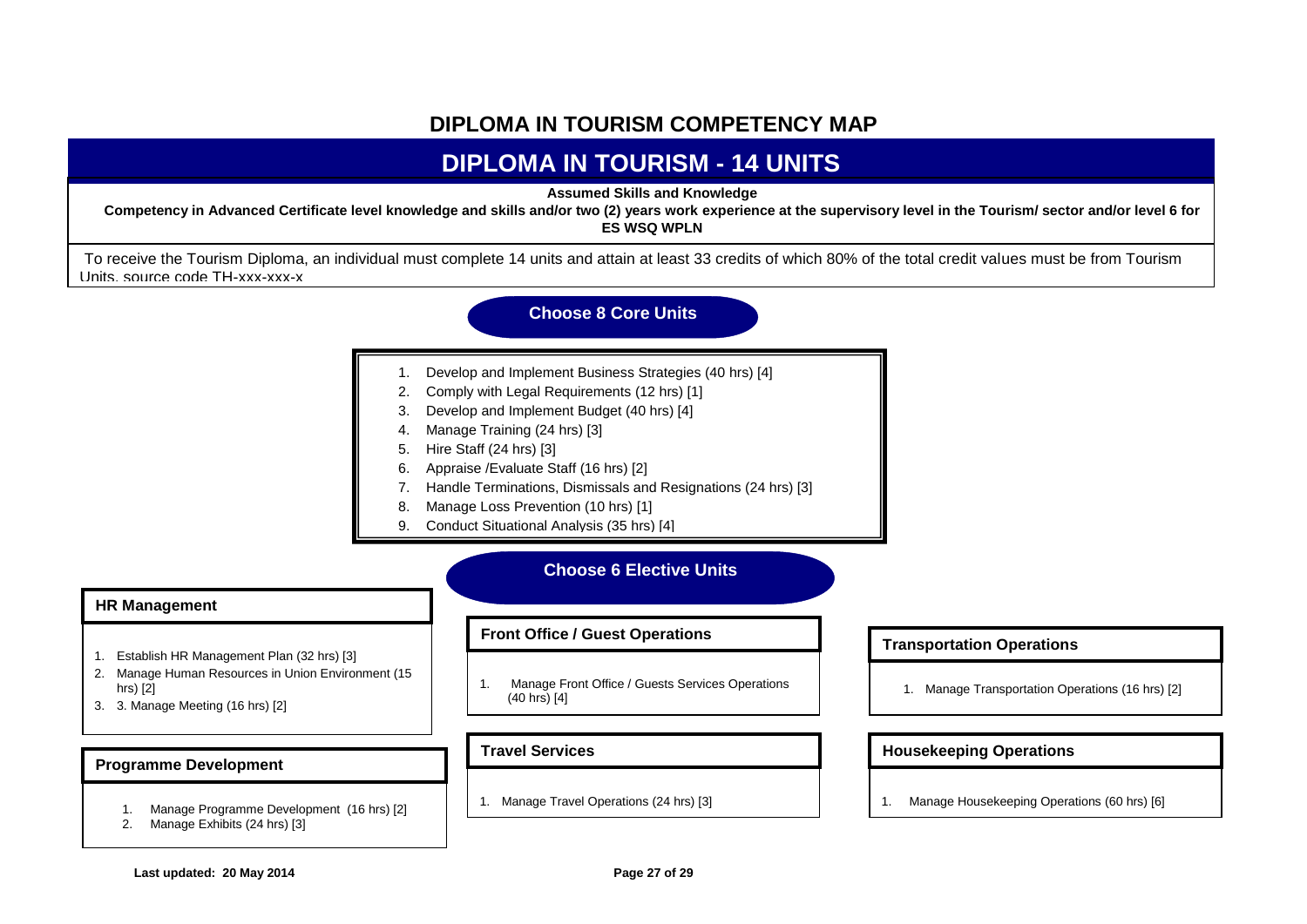## **DIPLOMA IN TOURISM COMPETENCY MAP**

## **DIPLOMA IN TOURISM Cont'd – 6 UNITS**

| <b>MICE &amp; EVENTS SECTOR</b>                                                                                                                                                                                                                | <b>Business Continuity Management</b>                                                                                                                                                                                                                                                                      |                                                                                                                                                                                                                                                                       |
|------------------------------------------------------------------------------------------------------------------------------------------------------------------------------------------------------------------------------------------------|------------------------------------------------------------------------------------------------------------------------------------------------------------------------------------------------------------------------------------------------------------------------------------------------------------|-----------------------------------------------------------------------------------------------------------------------------------------------------------------------------------------------------------------------------------------------------------------------|
| <b>MICE &amp; Events Operations</b><br>Develop Management Strategy (24 hrs) [3]<br>Manage Logistics (24 hrs) [3]<br>Develop Implementation Strategy (24 hrs) [3]<br>3.<br><b>Exhibitions</b><br>Plan and Develop Proposal for Exhibition Event | <b>Exhibitions, Meetings &amp; Conventions, Special</b><br><b>Events and Incentive Travels</b><br>Describe MICE & Events Industry and Its<br>Impact on Economy (16 hrs) [2]<br>Improve Work Practices to become<br>2.<br>Environmentally Sustainable (16 hrs) [2]<br>Develop, Implement and Evaluate<br>3. | Develop and Implement Training Roadmap for<br>Crisis Situations (10 hrs) [1]<br>Manage Crisis Situations (20 hrs) [2]<br>Develop and Maintain Continuity Strategies,<br>Policies and Guidelines (10 hrs) [1]                                                          |
| $(24 hrs)$ [3]<br>Sell Exhibition Space (16 hrs) [2]<br>2.<br>3.<br>Manage Exhibition Events (32 hrs) [3]                                                                                                                                      | Communication Management Plan and<br>Activities (16 hrs) [2]                                                                                                                                                                                                                                               | <b>Business / Finance</b>                                                                                                                                                                                                                                             |
| <b>Special Events</b><br>Plan and Develop Proposal for Special Events<br>$(24 hrs)$ [3]<br>Manage Special Events (32 hrs) [3]<br>3.<br>Oversee Management of Volunteers (24 hrs) [3]<br><b>Incentive Travel</b>                                | <b>Meetings &amp; Conventions</b><br>Plan and Develop Proposal for Incentive<br>Travel Event (24 hrs) [3]<br>Manage Meetings & Convention Events (32<br>hrs) [3]<br><b>Exhibitions and Special Events</b>                                                                                                  | Administer Purchasing and Receiving<br>Procedures (16 hrs) [2]<br>Manage Insurance Services (16 hrs) [2]<br>Seek Sponsorship (32 hrs) [3]<br>3.<br>Manage Contracts with External Suppliers (32<br>4.<br>hrs $)$ [3]<br>Manage Pricing and Revenue (32 hrs) [3]<br>5. |
| Plan and Develop Proposal for Meeting &<br>1.<br>Convention Event (24 hrs) [3]<br>Manage Meetings & Convention Events (32 hrs)<br>$[3]$                                                                                                        | Develop Crowd Control Plans and<br>Procedures (16 hrs) [2]                                                                                                                                                                                                                                                 | <b>Service Excellence</b>                                                                                                                                                                                                                                             |
| <b>Programme Delivery</b>                                                                                                                                                                                                                      | <b>Risk Management</b>                                                                                                                                                                                                                                                                                     |                                                                                                                                                                                                                                                                       |

- 1. Manage Programme Delivery (16 hrs) [2]
- 2. Manage Visitor Services (16 hrs) [2]
- 1. Develop Risk Management Plans (24 hrs) [3]
- 2. Manage Risk in the Business Unit (40 hrs) [4]
- 1. Develop Service Operations (16 hrs) [2]
- 2. Drive Service Quality and Customer Satisfaction (16 hrs) [2]